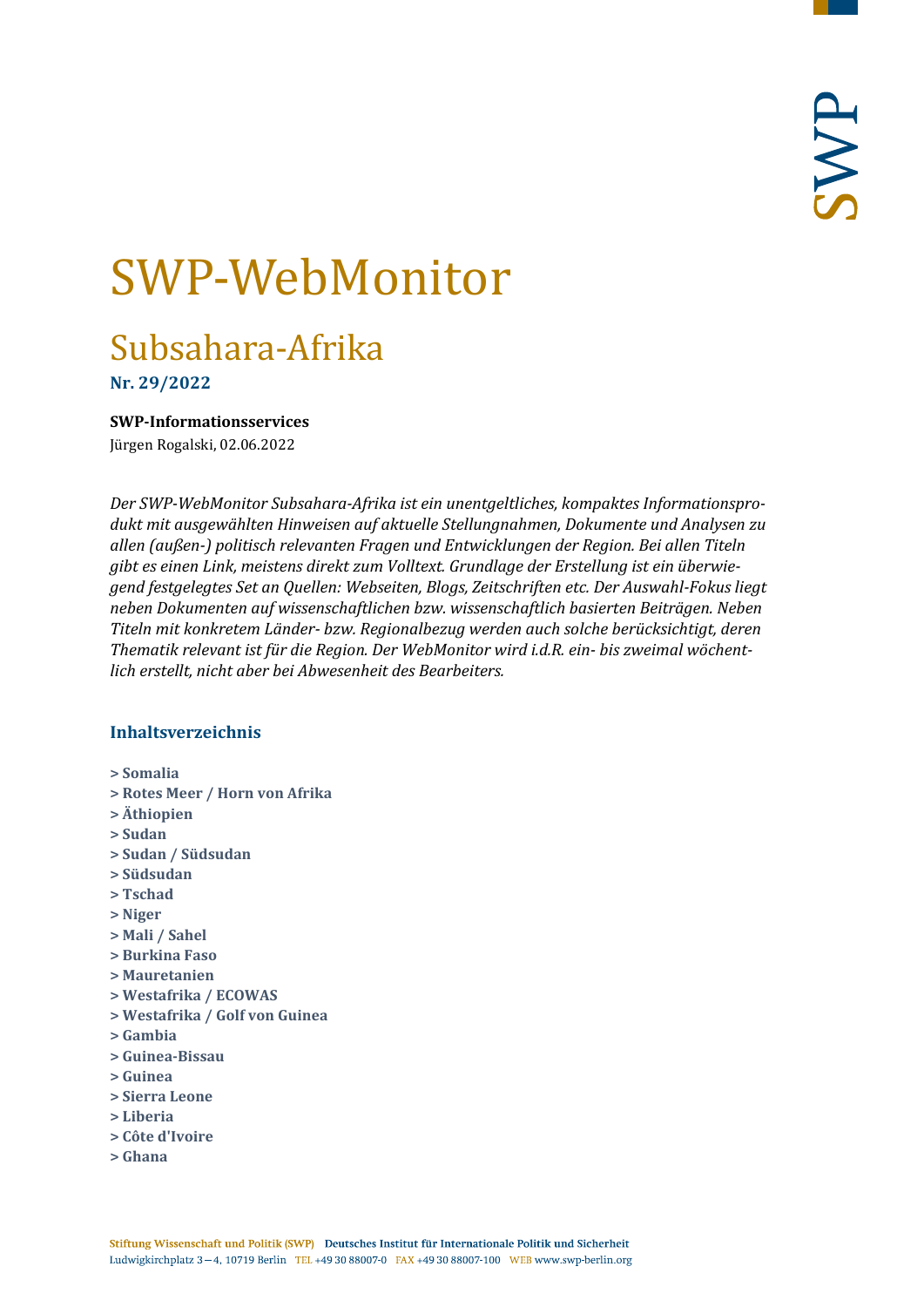**[> Togo](#page-15-0)**

#### **[> Nigeria](#page-15-1)**

- **[> Kamerun](#page-16-0)**
- **[> ZAR](#page-16-1)**
- **[> DR Kongo](#page-17-0)**
- **[> DR Kongo / Great Lakes](#page-18-0)**
- **[> Uganda](#page-18-1)**
- **[> Kenia](#page-18-2)**
- **[> Tansania](#page-19-0)**
- **[> Tansania / Sambia](#page-19-1)**
- **[> Malawi](#page-20-0)**
- **[> Sambia](#page-20-1)**
- **[> Südliches Afrika / SADC](#page-20-2)**
- **[> Mosambik](#page-20-3)**
- **[> Madagaskar](#page-21-0)**
- **[> RSA](#page-21-1)**
- **> D - [Afrika](#page-21-2)**
- **[> Israel -](#page-22-0) Afrika**
- **[> Russland / Ukraine -](#page-22-1) Afrika**
- **[> VR China -](#page-23-0) Afrika**
- **[> Indien -](#page-23-1) Afrika**
- **[> AU \(Afrikanische Union\)](#page-23-2)**
- **[> UNSC](#page-24-0)**
- **[> Krisen und Konflikte im Überblick \(global\)](#page-24-1)**
- **[> Sicherheitssektorreform \(allg./global\)](#page-24-2)**
- **[> Korruption / Korruptionsperzeption \(Afrika\)](#page-24-3)**
- **[> Konflikte / Wirtschaftskriminalität \(Afrika\)](#page-25-0)**
- **[> Terrorismus / Jihadismus / organisierte Kriminalität \(Afrika\)](#page-25-1)**
- **[> Terrorismus / Jihadismus / -bekämpfung](#page-25-2)**
- **[> Landwirtschaft \(Afrika\)](#page-26-0)**
- **> [Bergbau / Rohstoffe / Lieferketten: Umwelt / Menschenrechte / Friedenseinsätze](#page-26-1)**
- **[\(Afrika/global\)](#page-26-1)**
- **[> Verschuldung \(Afrika\)](#page-27-0)**
- **[> Wirtschaft / Entwicklung \(Afrika\)](#page-27-1)**
- <span id="page-1-0"></span>**[> Coronavirus-Krise / COVID-19 \(Afrika\)](#page-28-0)**

#### **> Somalia**

Security Council Committee Concerning Somalia Approves Updated Implementation Assistance Notice Related to Partial Lifting of Arms Embargo on Somalia UNSC, 01.06.2022 <https://www.un.org/press/en/2022/sc14917.doc.htm>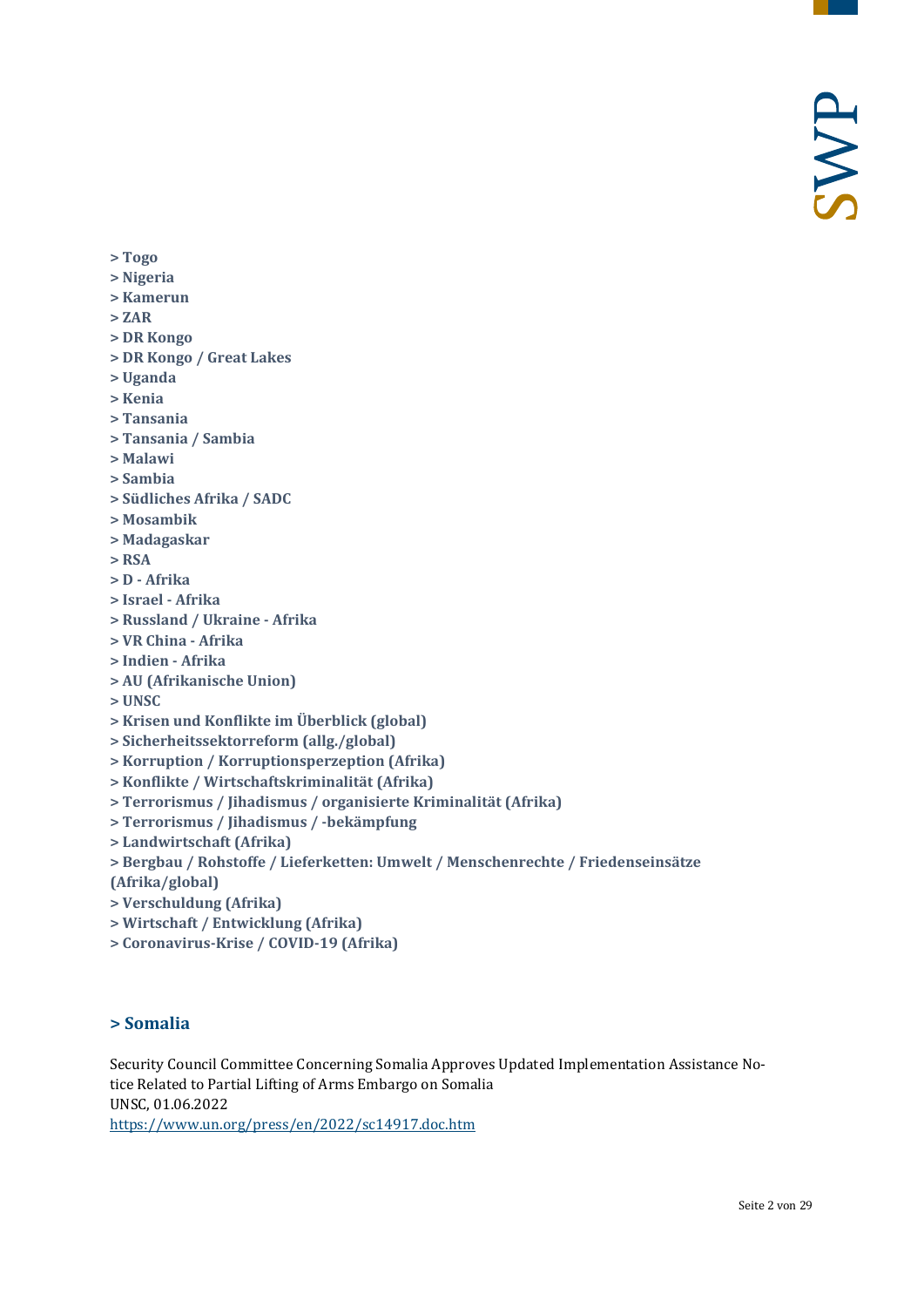**Security Council Extends Mandate of United Nations Assistance Mission in Somalia, Unanimously Adopting Resolution 2632 (2022)** UNSC, 26.05.2022 <https://www.un.org/press/en/2022/sc14907.doc.htm>

**Situation in Somalia - Report of the Secretary-General** UNSC, 13.05.2022, 17 S. <https://undocs.org/S/2022/392> @WAO

**Secretary-General, Welcoming Peaceful Presidential Poll in Somalia, Expresses Hope for Swift Formation of Inclusive Cabinet** UN, 26.05.2022 <https://www.un.org/press/en/2022/sgsm21276.doc.htm>

Secretary Blinken's Call with Somali President Hassan Sheikh US DoS, 25.05.2022 <https://www.state.gov/secretary-blinkens-call-with-somali-president-hassan-sheikh/>

Somalia's Presidential Elections US DoS, 16.05.2022 <https://www.state.gov/somalias-presidential-elections/>

Somalia: Statement by the High Representative Josep Borrell on the Presidential election and finalisation of the electoral process EEAS, 16.05.2022 [https://www.eeas.europa.eu/eeas/somalia-statement-high-representative-josep-borrell](https://www.eeas.europa.eu/eeas/somalia-statement-high-representative-josep-borrell-presidential-election-and-finalisation_en)[presidential-election-and-finalisation\\_en](https://www.eeas.europa.eu/eeas/somalia-statement-high-representative-josep-borrell-presidential-election-and-finalisation_en)

Security Council Press Statement on Attack against African Union Transition Mission in Somalia UNSC, 06.05.2022 <https://www.un.org/press/en/2022/sc14883.doc.htm>

Somalia: Request for an Extension of the Arrangement Under the Extended Credit Facility-Press Release; and Staff Report IMF, 24.05.2022, 7 S. [https://www.imf.org/en/Publications/CR/Issues/2022/05/24/Somalia-Request-for-an-](https://www.imf.org/en/Publications/CR/Issues/2022/05/24/Somalia-Request-for-an-Extension-of-the-Arrangement-Under-the-Extended-Credit-Facility-518283)[Extension-of-the-Arrangement-Under-the-Extended-Credit-Facility-518283](https://www.imf.org/en/Publications/CR/Issues/2022/05/24/Somalia-Request-for-an-Extension-of-the-Arrangement-Under-the-Extended-Credit-Facility-518283)

>>>

**Somalia's Critical Transition Comes amid al-Shabab and Hunger Challenges** Susan Stigant USIP, 01.06.2022, ca. 3 S.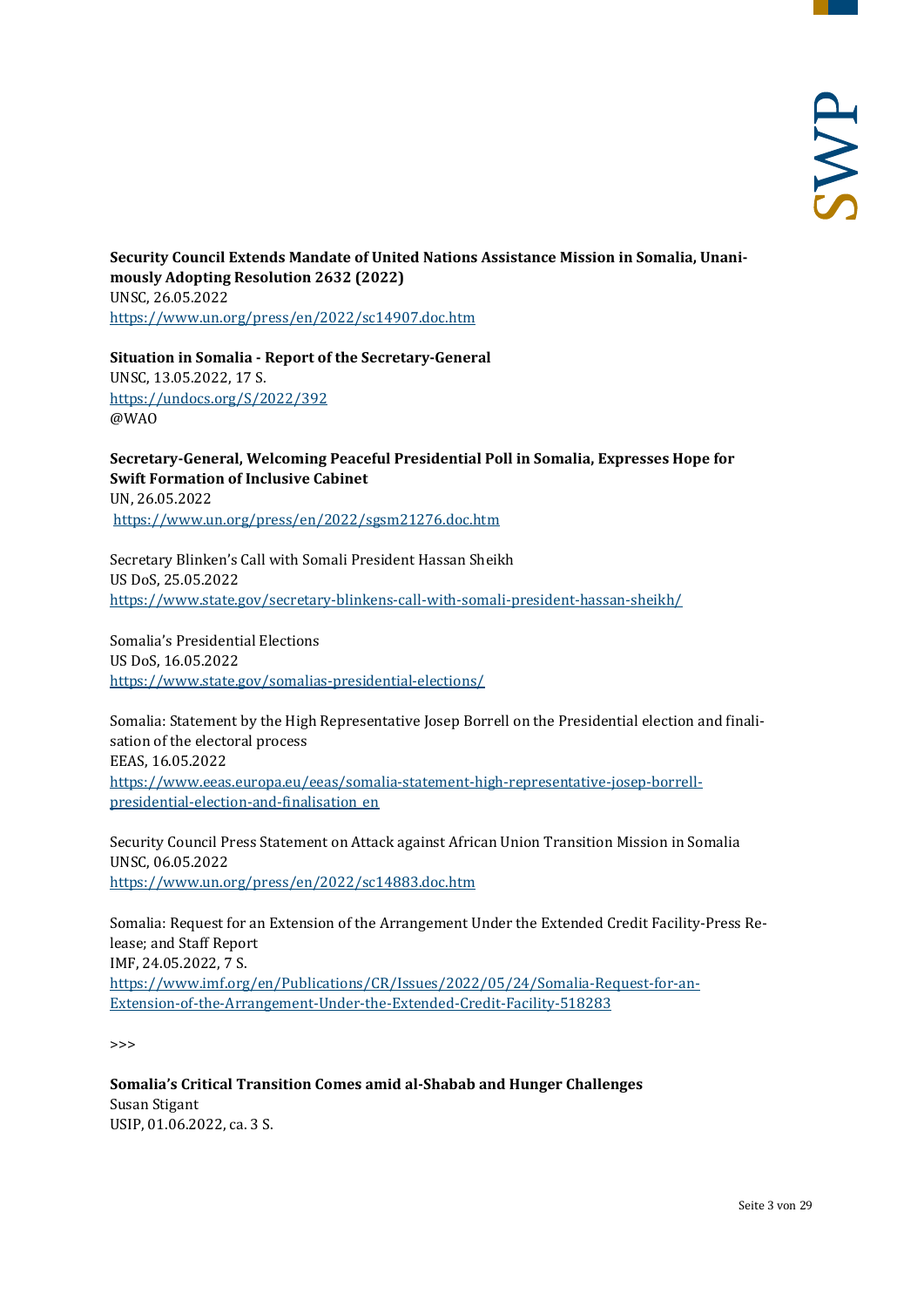[https://www.usip.org/publications/2022/06/somalias-critical-transition-comes-amid-al-shabab](https://www.usip.org/publications/2022/06/somalias-critical-transition-comes-amid-al-shabab-and-hunger-challenges)[and-hunger-challenges](https://www.usip.org/publications/2022/06/somalias-critical-transition-comes-amid-al-shabab-and-hunger-challenges)

#### **Q&A: A Welcome Chance for a Reset in Somalia**

Omar Mahmood "... looks at the challenges confronting the new chief executive and suggests some ways of tackling them. ..." ICG, 31.05.2022, ca. 3 S. <https://www.crisisgroup.org/africa/horn-africa/somalia/welcome-chance-reset-somalia>

Podcast: New President in Somalia, New Opportunity for Reconciliation Omar Mahmood ICG, 27.05.2022, 01:09h [https://www.crisisgroup.org/africa/horn-africa/somalia/new-president-somalia-new-oppor](https://www.crisisgroup.org/africa/horn-africa/somalia/new-president-somalia-new-opportunity-reconciliation)[tunity-reconciliation](https://www.crisisgroup.org/africa/horn-africa/somalia/new-president-somalia-new-opportunity-reconciliation)

Return of Old Leader Presents New Opportunities in Somalia Ido Levy WINEP, 26.05.2022, ca. 3 S. [https://www.washingtoninstitute.org/policy-analysis/return-old-leader-presents-new-opportuni](https://www.washingtoninstitute.org/policy-analysis/return-old-leader-presents-new-opportunities-somalia)[ties-somalia](https://www.washingtoninstitute.org/policy-analysis/return-old-leader-presents-new-opportunities-somalia)

**مستقبل الوضع في الصومال ما بعد الانتخابات الرئاسیة** EPC, 23.05.2022, ca. 2 S. <https://epcenter.ae/3PC5OOb>

Somalia Turns the Page on Political Divisions With a New President Chris Olaoluwa Ogunmodede WPR, 16.05.2022, ca. 2 S. *Preview:* [https://www.worldpoliticsreview.com/trend-lines/30540/with-a-new-president-somalia-has-a](https://www.worldpoliticsreview.com/trend-lines/30540/with-a-new-president-somalia-has-a-tough-road-ahead)[tough-road-ahead](https://www.worldpoliticsreview.com/trend-lines/30540/with-a-new-president-somalia-has-a-tough-road-ahead) *Volltext für SWP auf Anfrage von mir!*

**المھام الجدیدة لبعثة الاتحاد الإفریقي في الصومال: فرص النجاح وإمكانات الفشل الشافعي أبتدون** Al Jazeera Centre for Studies,15.05 .2022, 11 S. <https://tinyurl.com/4cd4h54m>

<span id="page-3-0"></span>*[Zurück zum Inhaltsverzeichnis](#page-0-0)*

#### **> Rotes Meer / Horn von Afrika**

**Joint Statement on Safer Oil Tanker Threats in the Red Sea**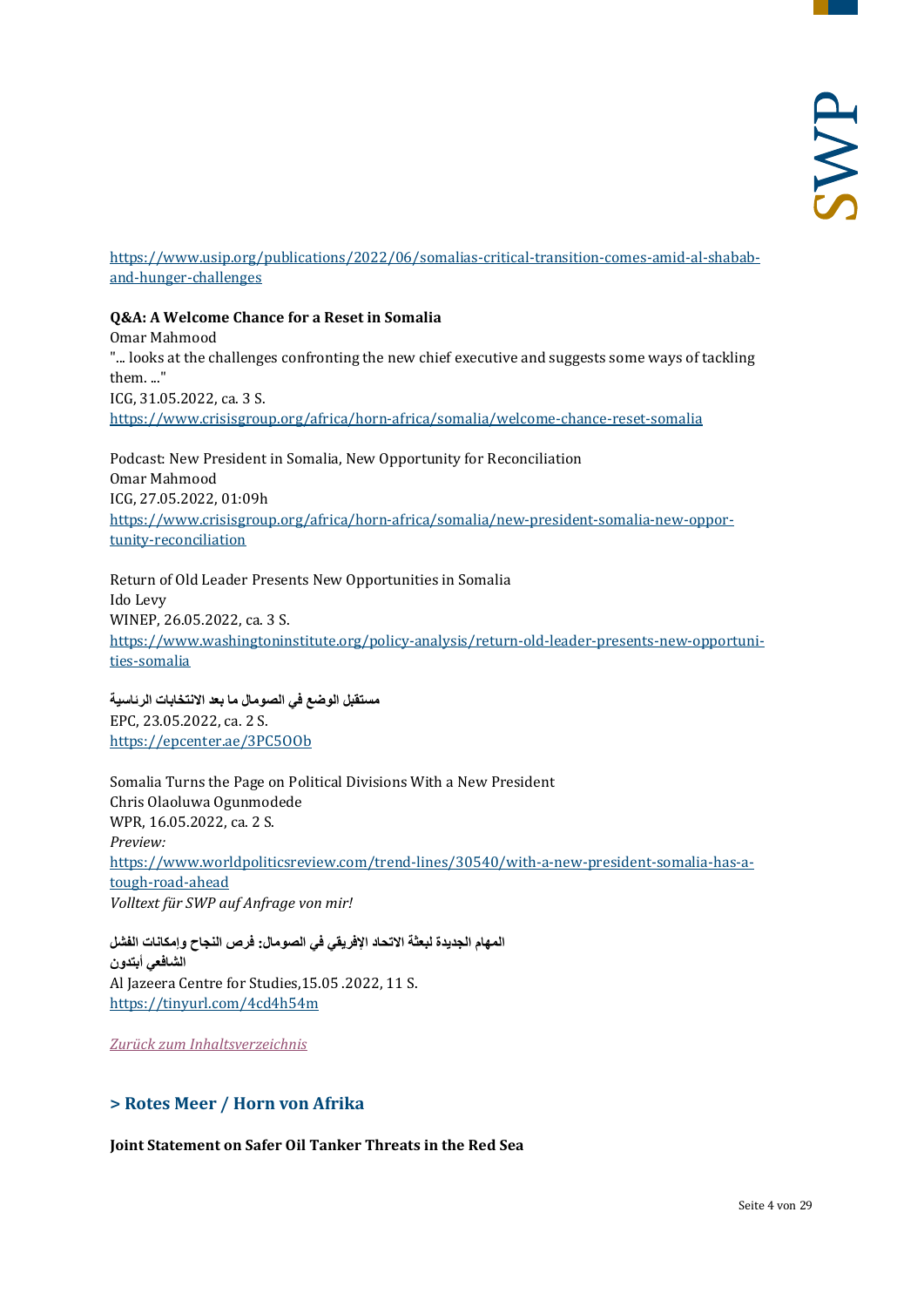"Representatives of the Governments of the United States and the Netherlands have partnered to support the UN efforts to address and avert the economic, environmental, and humanitarian threats posed by the Safer oil tanker in the Red Sea region. ..." US DoS, 27.05.2022, ca. 2 S.

<https://www.state.gov/joint-statement-on-safer-oil-tanker-threats-in-the-red-sea/>

Yemen: EU's support to avert an environmental disaster in the Red Sea EEAS, 18.05.2022 [https://www.eeas.europa.eu/eeas/yemen-eu%E2%80%99s-support-avert-environmental](https://www.eeas.europa.eu/eeas/yemen-eu%E2%80%99s-support-avert-environmental-disaster-red-sea_en)[disaster-red-sea\\_en](https://www.eeas.europa.eu/eeas/yemen-eu%E2%80%99s-support-avert-environmental-disaster-red-sea_en)

>>>

**The CMF-153: Rebuilding US-GCC confidence through maritime security** Eleonora Ardemagni MEI, 11.05.2022, ca. 2 S. [https://www.mei.edu/publications/cmf-153-rebuilding-us-gcc-confidence-through-maritime](https://www.mei.edu/publications/cmf-153-rebuilding-us-gcc-confidence-through-maritime-security)[security](https://www.mei.edu/publications/cmf-153-rebuilding-us-gcc-confidence-through-maritime-security)

**والدور الأمریكي الجدید في منطقة البحر الأحمر (-153CTF (أبعاد تأسیس قوة المھام المشتركة** EPC, 25.05.2022, ca. 3 S. <https://epcenter.ae/38Mg4Tm>

<span id="page-4-0"></span>*[Zurück zum Inhaltsverzeichnis](#page-0-0)*

## **> Äthiopien**

Ethiopia - Northern Ethiopia Humanitarian Update Situation Report UN-OCHA, 27.05.2022, 19 S. [https://reliefweb.int/attachments/e87645ac-1bb8-4f22-b4eb-](https://reliefweb.int/attachments/e87645ac-1bb8-4f22-b4eb-658ab2ee9575/Situation%20Report%20-%20Northern%20Ethiopia%20-%20Humanitarian%20Update%20-%2027%20May%202022.pdf)[658ab2ee9575/Situation%20Report%20-%20Northern%20Ethiopia%20-](https://reliefweb.int/attachments/e87645ac-1bb8-4f22-b4eb-658ab2ee9575/Situation%20Report%20-%20Northern%20Ethiopia%20-%20Humanitarian%20Update%20-%2027%20May%202022.pdf) [%20Humanitarian%20Update%20-%2027%20May%202022.pdf](https://reliefweb.int/attachments/e87645ac-1bb8-4f22-b4eb-658ab2ee9575/Situation%20Report%20-%20Northern%20Ethiopia%20-%20Humanitarian%20Update%20-%2027%20May%202022.pdf)

Inter-religious clashes in Ethiopia - Michele Bachelet UN-OHCHR, 07.05.2022 <https://www.ohchr.org/en/statements/2022/05/inter-religious-clashes-ethiopia>

>>>

مؤشرات المصالحة الإثيوبیة: المستفیدون والمتضررون منها محلی**ّا وإقلیمیّا عبد القادر محمد علي** Al Jazeera Centre for Studies, 11.05.2022, 11 S. <https://tinyurl.com/42sj8rez>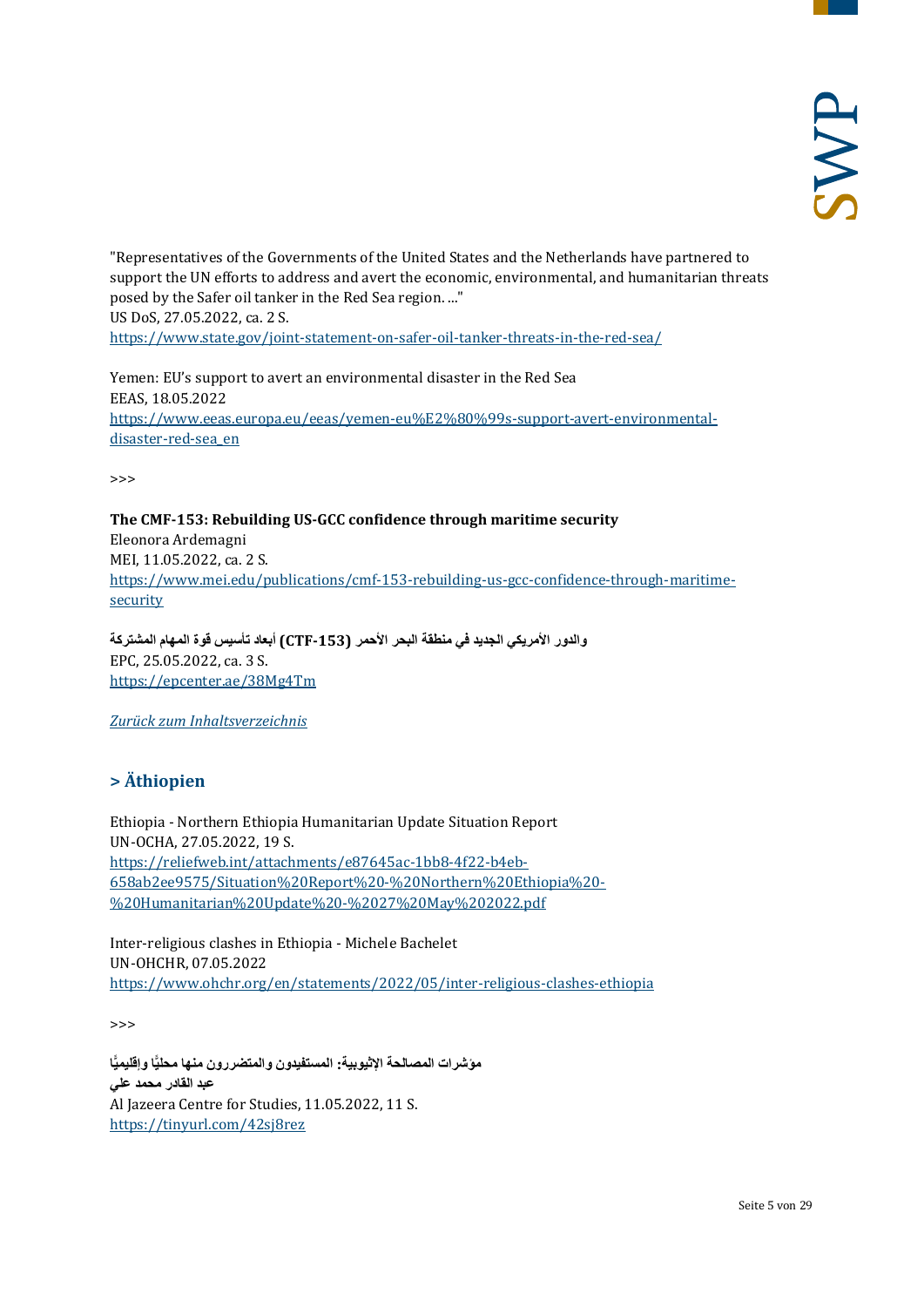Alms, Arms, And The Aftermath: The Legacies Of Rebel Provision Of Humanitarian Aid In Ethiopia Hilary Matfess In: African Affairs (online first), 04.2022, 24 S. *Abstract und Download für SWP:* <https://doi.org/10.1093/afraf/adac010>

**The Anatomy of Ethiopia's Civil War**

Kjetil Tronvoll In: Current History Vol.121, Issue 835 (05.2022), S. 163-169. *Abstract und Download für SWP:* <https://doi.org/10.1525/curh.2022.121.835.163>

Popular protests in the Amhara region and political reforms in Ethiopia, 2016–2018 Tompson Makahamadze & Muluken Fikade In: Journal of Eastern African Studies (online first), 04.2022, 23 S. *Abstract und Download für SWP:* <https://doi.org/10.1080/17531055.2022.2069283>

Building one's own house: power and escape for Ethiopian women through international migration Lauren Carruth, Lahra Smith In: The Journal of Modern African Studies, Volume 60, Issue 1 (03.2022), S. 85-109. *Abstract und Download für SWP:* <https://doi.org/10.1017/S0022278X21000434>

<span id="page-5-0"></span>*[Zurück zum Inhaltsverzeichnis](#page-0-0)*

#### **> Sudan**

Auswärtiges Amt zu den jüngsten Entwicklungen im Sudan AA, 31.05.2022 <https://www.auswaertiges-amt.de/de/newsroom/sudan/2533404>

Statement of the AU-IGAD-UNITAMS Trilateral Mechanism AU, 30.05.2022 <https://au.int/en/pressreleases/20220530/statement-au-igad-unitams-trilateral-mechanism>

Sudan: Statement by the Spokesperson on the lifting of the State of Emergency EEAS, 30.05.2022 [https://www.eeas.europa.eu/eeas/sudan-statement-spokesperson-lifting-state-emergency\\_en](https://www.eeas.europa.eu/eeas/sudan-statement-spokesperson-lifting-state-emergency_en)

Sudan: Statement by the Spokesperson on the current political situation EEAS, 13.05.2022 [https://www.eeas.europa.eu/eeas/sudan-statement-spokesperson-current-political-situation\\_en](https://www.eeas.europa.eu/eeas/sudan-statement-spokesperson-current-political-situation_en)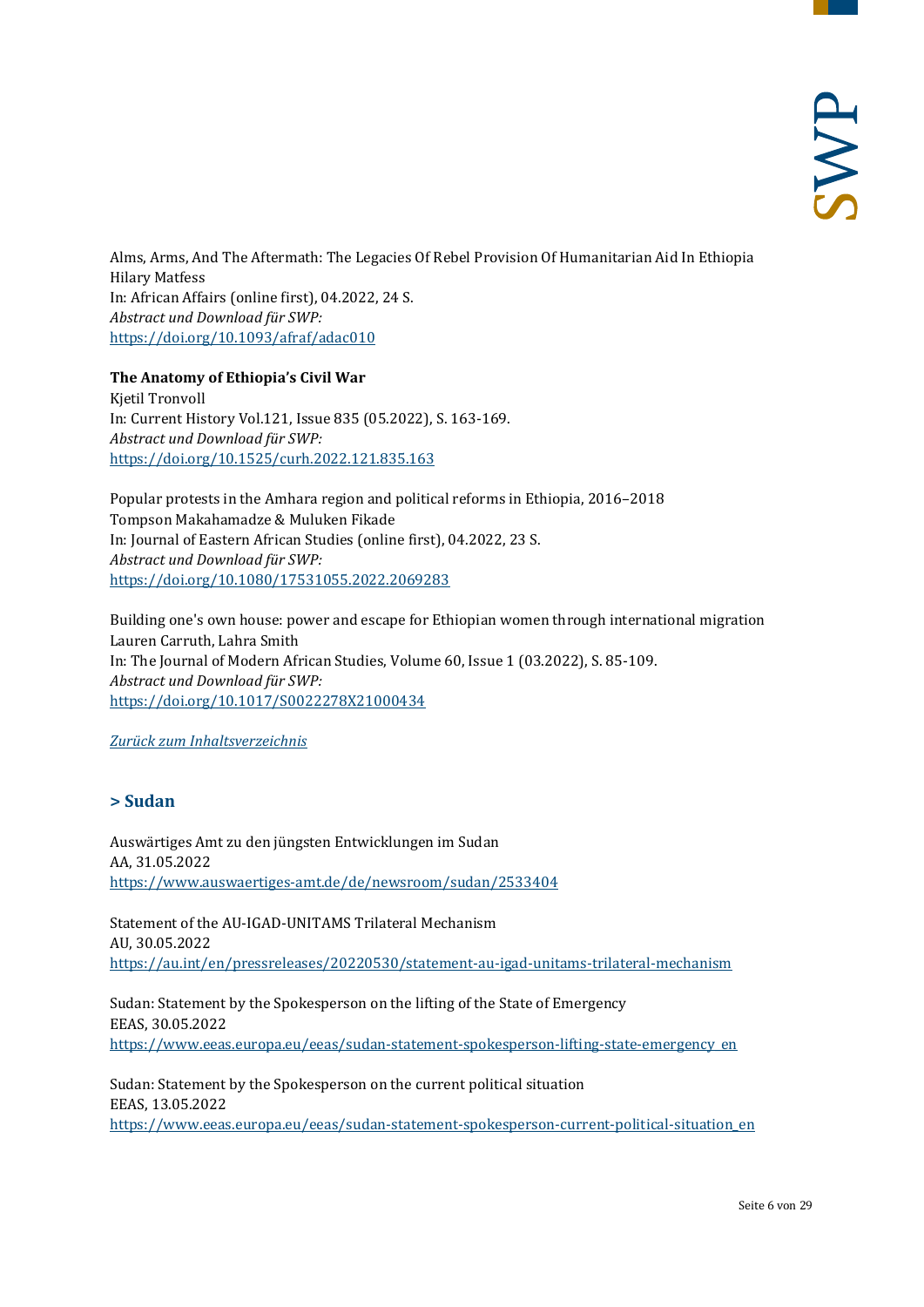**Lack of Progress on Political Track Will Lead to Humanitarian Disaster in Sudan, Secretary-General's Special Representative Warns Security Council** UNSC, 24.05.2022, ca. 3 S. <https://www.un.org/press/en/2022/sc14901.doc.htm> *Perthes' Remarks:* [https://unitams.unmissions.org/en/unitams-srsg-mr-volker-perthes-remarks-security-council-24](https://unitams.unmissions.org/en/unitams-srsg-mr-volker-perthes-remarks-security-council-24-may-2022) [may-2022](https://unitams.unmissions.org/en/unitams-srsg-mr-volker-perthes-remarks-security-council-24-may-2022)

#### **Situation in the Sudan and the activities of the United Nations Integrated Transition Assistance Mission in the Sudan - Report of the Secretary-General [UNITAMS]**

UNSC, 17.05.2022, 15 S. <https://undocs.org/S/2022/400> @WAO

In Light of News Reports That Incorrectly Highlighted the Issue of Ms. Dame Rosalind Marsden Visa Situation in Sudan and Her Relationship with UNITAMS and the United Nations, the Following Statement Is Attributed to UNITAMS' Spokesperson UNITAMS, 23.05.2022 [https://unitams.unmissions.org/en/light-news-reports-incorrectly-highlighted-issue-ms-dame](https://unitams.unmissions.org/en/light-news-reports-incorrectly-highlighted-issue-ms-dame-rosalind-marsden-visa-situation-sudan-and)[rosalind-marsden-visa-situation-sudan-and](https://unitams.unmissions.org/en/light-news-reports-incorrectly-highlighted-issue-ms-dame-rosalind-marsden-visa-situation-sudan-and)

#### **U.S. Government Issues a Business Advisory for Sudan**

US DoS, 23.05.2022 <https://www.state.gov/u-s-government-issues-a-business-advisory-for-sudan/> *Siehe:* Risks and Considerations for U.S. Businesses Operating in Sudan US DoS, 23.05.2022, ca. 3 S. <https://www.state.gov/risks-and-considerations-for-u-s-businesses-operating-in-sudan/>

>>>

#### **Sudan: Ensure continued public debates on the human rights situation**

ai, 19.05.2022, 3 S. <https://www.amnesty.org/en/documents/afr54/5631/2022/en/>

>>>

**Can the UN Initiative Resolve Sudan's Military-UNITAMS Dispute?** Samir Ramzy EPC, 10.05.2022, ca. 3 S. [https://epc.ae/en/details/featured/can-the-un-initiative-resolve-sudan-s-military-unitams-dis](https://epc.ae/en/details/featured/can-the-un-initiative-resolve-sudan-s-military-unitams-dispute)[pute](https://epc.ae/en/details/featured/can-the-un-initiative-resolve-sudan-s-military-unitams-dispute)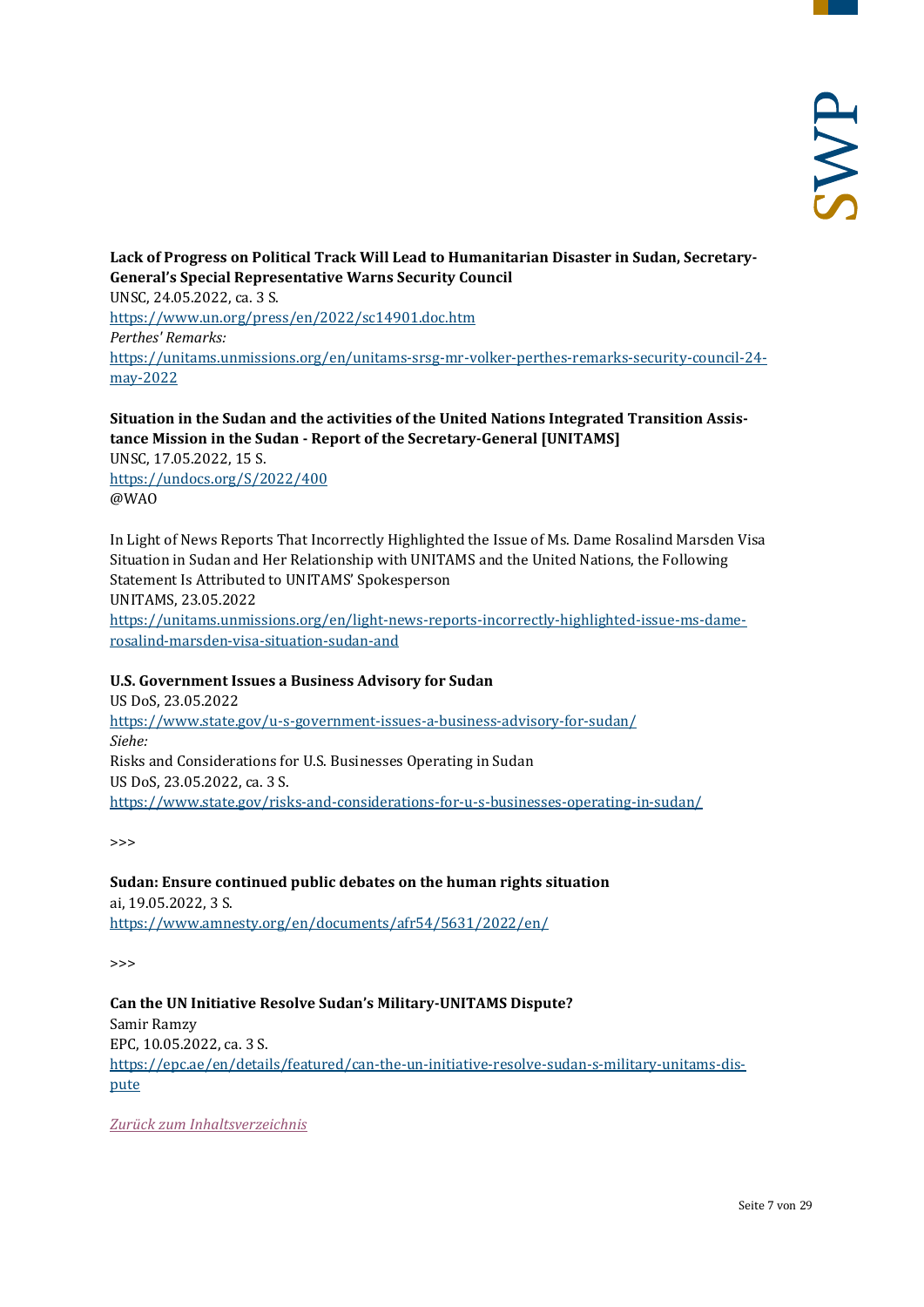#### <span id="page-7-0"></span>**> Sudan / Südsudan**

**Security Council Extends Mandate of Interim Security Force in Abyei for Six Months, Unanimously Adopting Resolution 2630 (2022)** UNSC, 12.05.2022 <https://www.un.org/press/en/2022/sc14888.doc.htm>

<span id="page-7-1"></span>*[Zurück zum Inhaltsverzeichnis](#page-0-0)*

#### **> Südsudan**

**Security Council Extends Sanctions on South Sudan, Adopting Resolution 2633 (2022) by 10 Votes in Favour, with 5 Abstentions** UNSC, 26.05.2022, ca. 2 S. <https://www.un.org/press/en/2022/sc14908.doc.htm> *Meeting Record (5 S.):* <https://undocs.org/en/S/PV.9045>

Security Council Sanctions Committee concerning South Sudan Discusses Final Report of Panel of Experts UNSC, 06.05.2022 <https://www.un.org/press/en/2022/sc14885.doc.htm> *Siehe:* **Final report of the Panel of Experts on South Sudan submitted pursuant to resolution 2577 (2021)** UNSC, 28.04.2022, 77 S. <http://www.undocs.org/S/2022/359>

>>>

**South Sudan: "If you don't cooperate, I'll gun you down": Conflict-related sexual violence and impunity in South Sudan** ai, 18.05.2022, 42 S.

<https://www.amnesty.org/en/documents/afr65/5569/2022/en/> @WAO

<span id="page-7-2"></span>*[Zurück zum Inhaltsverzeichnis](#page-0-0)*

#### **> Tschad**

**Chad after Idriss Déby** Judith Scheele In: Current History Vol.121, Issue 835 (05.2022), S. 170-176.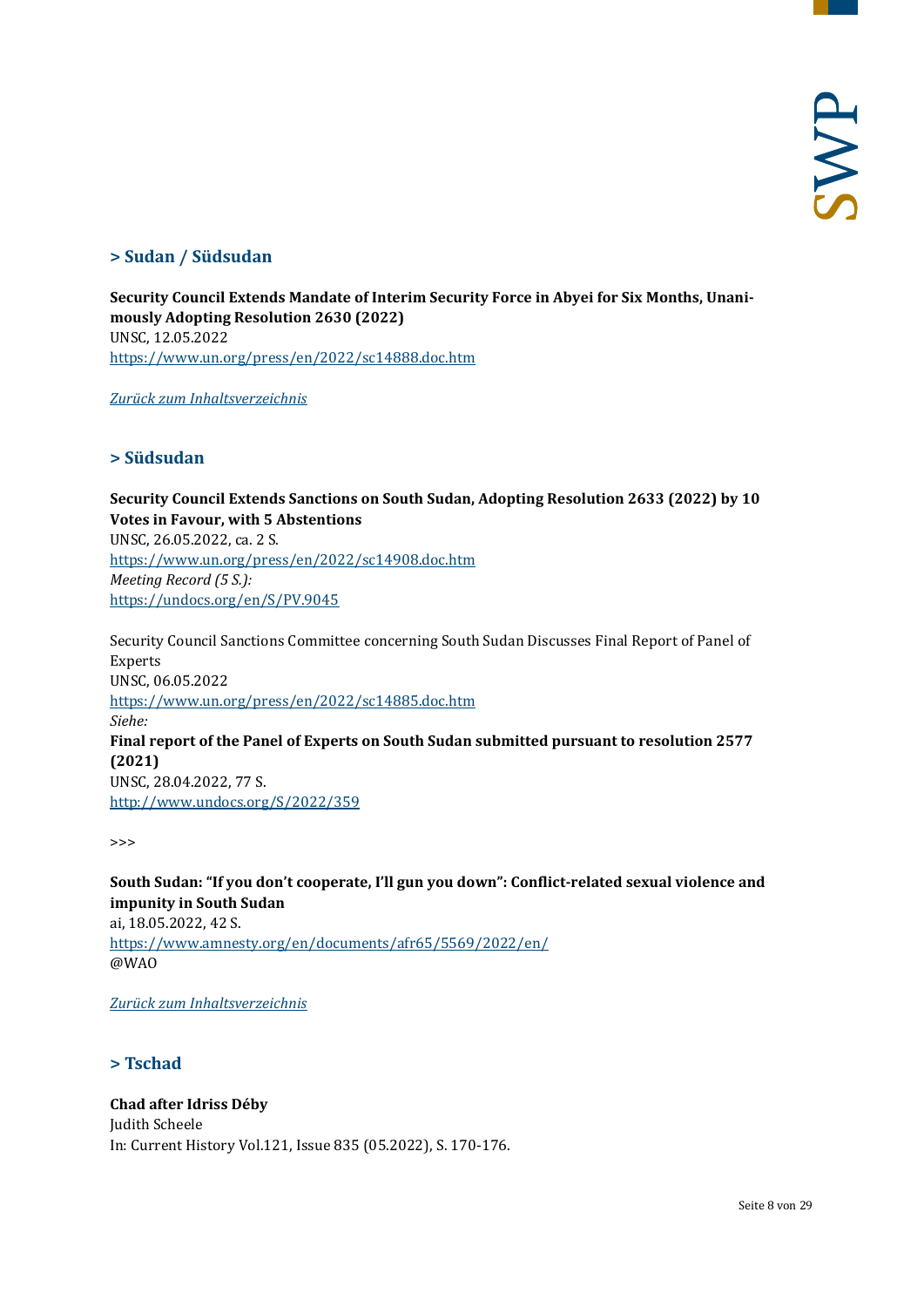*Abstract und Download für SWP:* <https://doi.org/10.1525/curh.2022.121.835.170>

**Omnibalancing and international interventions: How Chad's president Déby benefitted from troop deployment** Martin Welz In: Contemporary Security Policy, Volume 43, Issue 2 (04.2022), S. 382-406. *Abstract und Download für SWP:* <https://doi.org/10.1080/13523260.2022.2067968>

<span id="page-8-0"></span>*[Zurück zum Inhaltsverzeichnis](#page-0-0)*

#### **> Niger**

**Niger Economic Update: Resilience in Uncertain Times - Investing in Human Capital** The World Bank, 04.2022, 52 S. [https://documents1.worldbank.org/cu](https://documents1.worldbank.org/curated/en/099605105092251771/pdf/P17725409626890c00921f0697c07bec87e.pdf)[rated/en/099605105092251771/pdf/P17725409626890c00921f0697c07bec87e.pdf](https://documents1.worldbank.org/curated/en/099605105092251771/pdf/P17725409626890c00921f0697c07bec87e.pdf)

<span id="page-8-1"></span>*[Zurück zum Inhaltsverzeichnis](#page-0-0)*

#### **> Mali / Sahel**

#### **Amid Alarm over Mali's Withdrawal from Regional Security Architecture, Top Peace Official Briefs Security Council on Challenges to Ending Terrorism in Sahel**

"... impact of the 15 May decision by the Malian transition authorities to withdraw from the G5 Sahel and its Joint Force. ..." UNSC, 18.05.2022, ca. 2 S. <https://www.un.org/press/en/2022/sc14893.doc.htm> *Meeting Record (19 S.):* <https://undocs.org/en/S/PV.9035>

Mali : Déclaration du Haut représentant Josep Borrell sur la décision du Mali de se retirer du G5 Sahel EEAS, 16.05.2022

[https://www.eeas.europa.eu/eeas/mali-d%C3%A9claration-du-haut-repr%C3%A9sentant-josep](https://www.eeas.europa.eu/eeas/mali-d%C3%A9claration-du-haut-repr%C3%A9sentant-josep-borrell-sur-la-d%C3%A9cision-du-mali-de-se-retirer-du_en)[borrell-sur-la-d%C3%A9cision-du-mali-de-se-retirer-du\\_en](https://www.eeas.europa.eu/eeas/mali-d%C3%A9claration-du-haut-repr%C3%A9sentant-josep-borrell-sur-la-d%C3%A9cision-du-mali-de-se-retirer-du_en)

**Joint Force of the Group of Five for the Sahel - Report of the Secretary-General** UNSC, 11.05.2022, 7 S. <https://undocs.org/S/2022/382> @WAO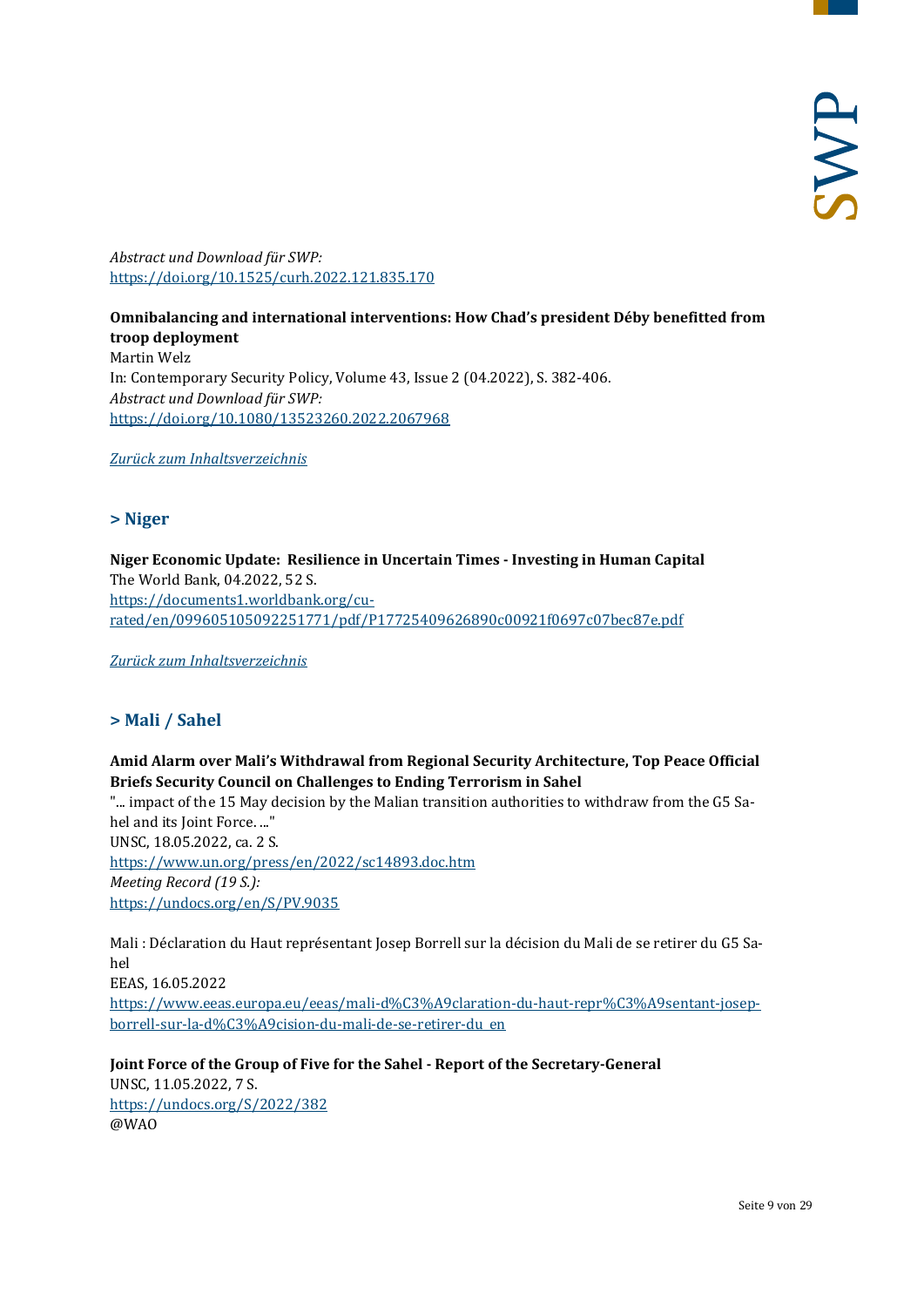Rede von Außenministerin Annalena Baerbock in der Bundestagsdebatte zur Fortsetzung der Beteiligung bewaffneter deutscher Streitkräfte an der Multidimensionalen Integrierten Stabilisierungsmission der Vereinten Nationen in Mali (MINUSMA)

AA, 11.05.2022, ca. 2 S.

<https://www.auswaertiges-amt.de/de/newsroom/baerbock-bt-minusma/2526052> *Vollständige Debatte (BT-Plenarprotokoll vom 11.05.2022):* <https://dserver.bundestag.de/btp/20/20033.pdf#page=55> *Siehe:*

**Fortsetzung der Beteiligung bewaffneter deutscher Streitkräfte an der Multidimensionalen Integrierten Stabilisierungsmission der Vereinten Nationen in Mali (MINUSMA) - Antrag der BR**

BT, 11.05.2022

*Vorgang und Downloads:*

[https://dip.bundestag.de/vorgang/fortsetzung-der-beteiligung-bewaffneter-deutscher](https://dip.bundestag.de/vorgang/fortsetzung-der-beteiligung-bewaffneter-deutscher-streitkr%C3%A4fte-an-der-multidimensionalen-integrierten/287552)[streitkr%C3%A4fte-an-der-multidimensionalen-integrierten/287552](https://dip.bundestag.de/vorgang/fortsetzung-der-beteiligung-bewaffneter-deutscher-streitkr%C3%A4fte-an-der-multidimensionalen-integrierten/287552)

Rede von Staatsministerin Katja Keul zur Verlängerung des Mandats EUTM-Mali im Bundestag AA, 11.05.2022, ca. 2 S.

<https://www.auswaertiges-amt.de/de/newsroom/-/2526144> *Vollständige Debatte (BT-Plenarprotokoll vom 11.05.2022):* <https://dserver.bundestag.de/btp/20/20033.pdf#page=72> *Siehe:*

**Fortsetzung der Beteiligung bewaffneter deutscher Streitkräfte am Fähigkeitsaufbau der Europäischen Union im Sahel mit Schwerpunkt Niger (EUTM Mali) - Antrag der BR**

BT, 11.05.2022

*Vorgang und Downloads:*

[https://dip.bundestag.de/vorgang/fortsetzung-der-beteiligung-bewaffneter-deutscher](https://dip.bundestag.de/vorgang/fortsetzung-der-beteiligung-bewaffneter-deutscher-streitkr%C3%A4fte-am-f%C3%A4higkeitsaufbau-der-europ%C3%A4ischen/287555)[streitkr%C3%A4fte-am-f%C3%A4higkeitsaufbau-der-europ%C3%A4ischen/287555](https://dip.bundestag.de/vorgang/fortsetzung-der-beteiligung-bewaffneter-deutscher-streitkr%C3%A4fte-am-f%C3%A4higkeitsaufbau-der-europ%C3%A4ischen/287555)

Sicherheitspolitische Entwicklung der Situation in Mali seit 2013 - Kleine Anfrage Fraktion der AfD BT, 12.05.2022

Vorgang und Download (inkl. Antwort der BR):

[https://dip.bundestag.de/vorgang/sicherheitspolitische-entwicklung-der-situation-in-mali-seit-](https://dip.bundestag.de/vorgang/sicherheitspolitische-entwicklung-der-situation-in-mali-seit-2013/287607)[2013/287607](https://dip.bundestag.de/vorgang/sicherheitspolitische-entwicklung-der-situation-in-mali-seit-2013/287607)

Das Engagement der Bundesregierung in der Sahelzone für die geopolitischen und wirtschaftlichen Interessen Frankreichs - Kleine Anfrage Fraktion der AfD BT, 11.04.2022 Vorgang und Downloads (inkl. Antwort der BR): [https://dip.bundestag.de/vorgang/das-engagement-der-bundesregierung-in-der-sahelzone](https://dip.bundestag.de/vorgang/das-engagement-der-bundesregierung-in-der-sahelzone-f%C3%BCr-die-geopolitischen/286392)[f%C3%BCr-die-geopolitischen/286392](https://dip.bundestag.de/vorgang/das-engagement-der-bundesregierung-in-der-sahelzone-f%C3%BCr-die-geopolitischen/286392)

# **Note trimestrielle sur les tendances des violations et atteintes aux droits de l'homme au Mali (1 Janvier – 31 mars 2022)**

UN-OHCHR, 30.05.2022, 15 S.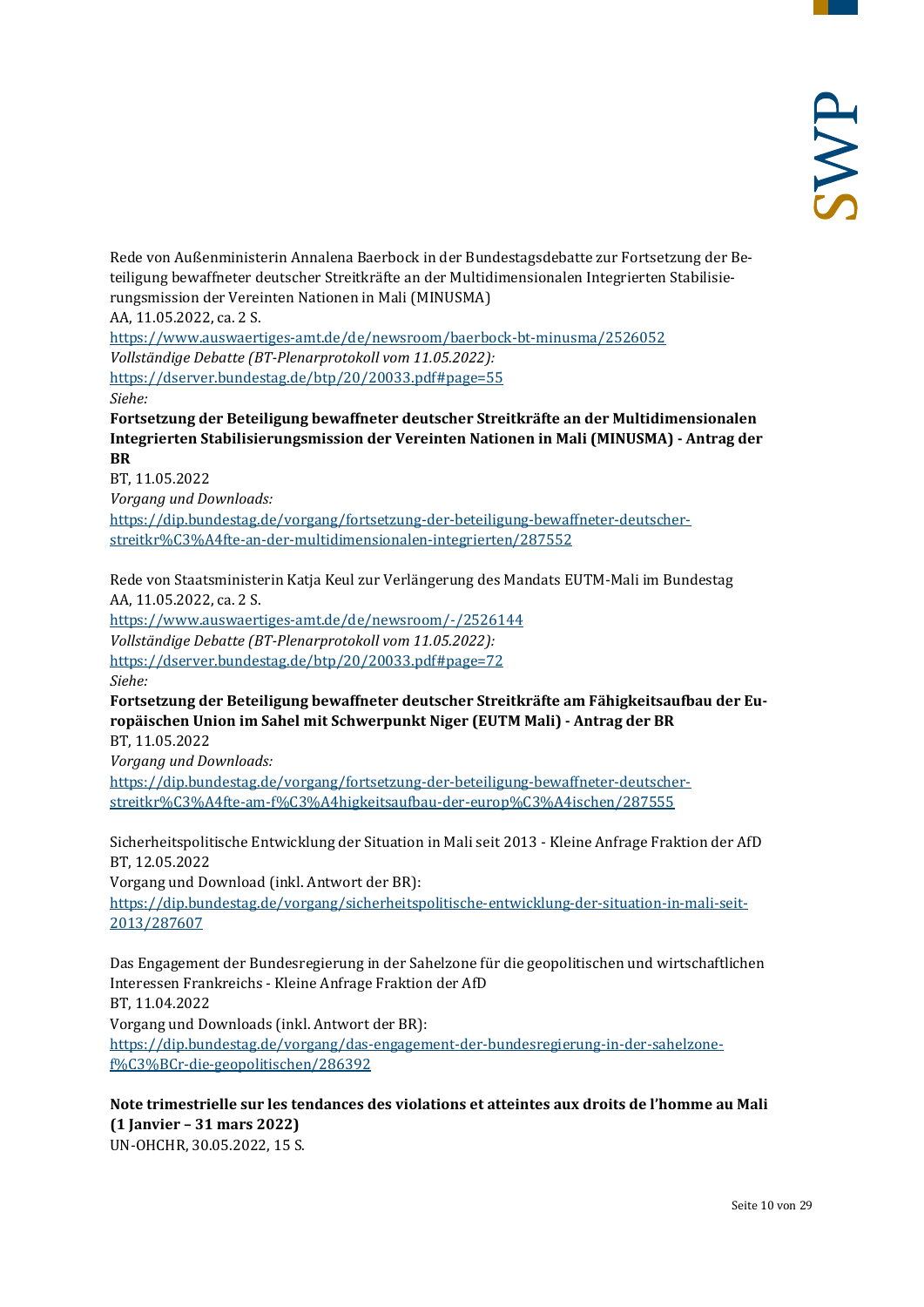[https://www.ohchr.org/sites/default/files/2022-05/220530\\_NoteTrimestrielle\\_jan-mars2022\\_fi](https://www.ohchr.org/sites/default/files/2022-05/220530_NoteTrimestrielle_jan-mars2022_final.pdf)[nal.pdf](https://www.ohchr.org/sites/default/files/2022-05/220530_NoteTrimestrielle_jan-mars2022_final.pdf)

Mali Economic Update: Resilience in Uncertain Times - Renewing the Social Contract The World Bank, 04.2022, 50 S. [https://documents.worldbank.org/en/publication/documents-reports/docu](https://documents.worldbank.org/en/publication/documents-reports/documentdetail/099655105172239475/p1772540f301a80d6098430ca0839673a7c)[mentdetail/099655105172239475/p1772540f301a80d6098430ca0839673a7c](https://documents.worldbank.org/en/publication/documents-reports/documentdetail/099655105172239475/p1772540f301a80d6098430ca0839673a7c)

>>>

#### **Mali: Staying Engaged Despite Souring Relations**

In: EU Watch List 2022 (ICG), Spring Update, 24.05.2022, ca. 3 S. <https://www.crisisgroup.org/global/watch-list-2022-spring-update>

#### **Calling Time on the EU Mission to Mali**

Denis M. Tull In: Internationale Politik Quarterly, Issue #2/2022, 04.2022, ca. 2 S. <https://ip-quarterly.com/en/calling-time-eu-mission-mali>

#### Missionsziel: Stabile Seitenlage Anna Schmauder "Deutschlands Zeitenwende dehnt sich bis in die Sahelzone aus. Die Bundeswehr muss Malis Souveränität ernst zu nehmen – und rote Linien aufzeigen. ..." IPG Journal, 31.05.2022, ca. 2 S. <https://www.ipg-journal.de/regionen/afrika/artikel/missionsziel-stabile-seitenlage-5969/>

#### **EUTM 2022: Erzwungener Umzug von Bamako nach Niamey**

Christoph Matschie & Tobias von Gienanth ZIF kompakt, 12.05.2022, 3 S. [https://www.zif-berlin.org/sites/zif-berlin.org/files/2022-](https://www.zif-berlin.org/sites/zif-berlin.org/files/2022-05/ZIF_kompakt_EUTM_Mali_Mai_2022.pdf) [05/ZIF\\_kompakt\\_EUTM\\_Mali\\_Mai\\_2022.pdf](https://www.zif-berlin.org/sites/zif-berlin.org/files/2022-05/ZIF_kompakt_EUTM_Mali_Mai_2022.pdf)

**MINUSMA 2022: Zwischen Söldnern und Sanktionen, Putschisten und Extremisten**

Christoph Matschie & Tobias von Gienant ZIF kompakt, 11.05.2022, 3 S. [https://www.zif-berlin.org/sites/zif-berlin.org/files/2022-](https://www.zif-berlin.org/sites/zif-berlin.org/files/2022-05/ZIF_kompakt_MINUSMA_Mai_2022.pdf) [05/ZIF\\_kompakt\\_MINUSMA\\_Mai\\_2022.pdf](https://www.zif-berlin.org/sites/zif-berlin.org/files/2022-05/ZIF_kompakt_MINUSMA_Mai_2022.pdf)

Mali: Militäreinsatz gescheitert Christine Buchholz RLS, 20.05.2022, ca. 2 S. <https://www.rosalux.de/news/id/46562> *Siehe auch:* <https://www.rosalux.de/news/id/46561/linke-organisierung-statt-immer-mehr-militaer-in-mali>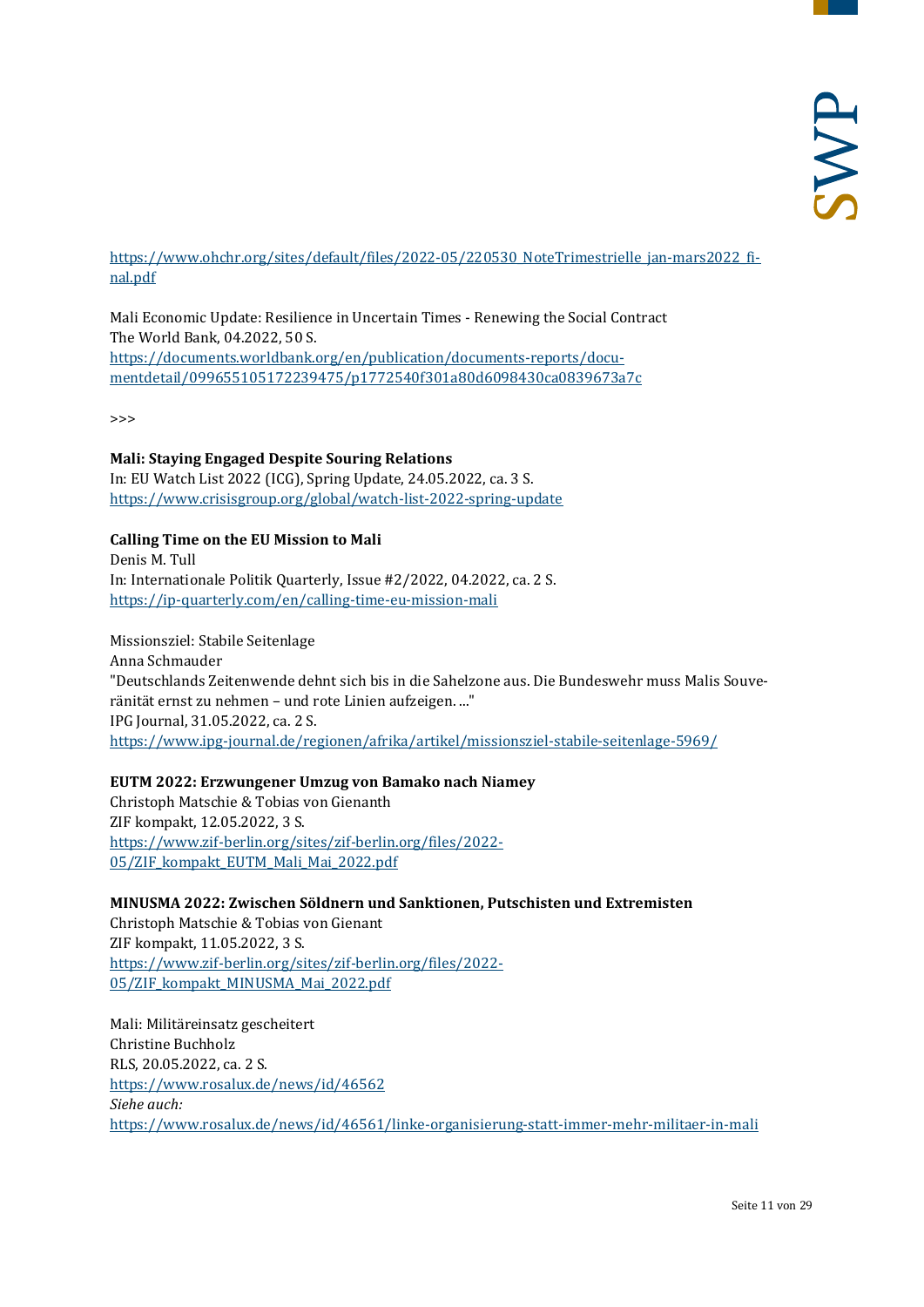The Privatization of Security in the Sahel Pierre Boussel EPC, 19.05.2022, ca. 3 S. <https://epc.ae/en/details/featured/the-privatization-of-security-in-the-sahel>

#### **Mali's Junta Is Rewriting West Africa's Playbook on Post-Coup 'Transitions'**

Alex Thurston WPR, 25.05.2022, ca. 2 S. *Preview:* [https://www.worldpoliticsreview.com/articles/30562/a-year-after-coup-mali-democracy-is-still](https://www.worldpoliticsreview.com/articles/30562/a-year-after-coup-mali-democracy-is-still-a-distant-prospect)[a-distant-prospect](https://www.worldpoliticsreview.com/articles/30562/a-year-after-coup-mali-democracy-is-still-a-distant-prospect) *Volltext für SWP auf Anfrage von mir!*

**لماذا دعت الأمم المتحدة لتشكیل قوة عسكریة أفریقیة لمكافحة الإرھاب في منطقة الساحل؟ حمدي بشیر** EPC, 24.05.2022, ca. 2 S. <https://epcenter.ae/3wEZw8Y>

#### **Rethink International Intervention. Afghanistan, Mali, and Now?**

Ursula Werther-Pietsch In: ZFAS, Volume 15, Issue 1 (05.2022), S. 23–38. *Abstract und Download für SWP:* <https://link.springer.com/article/10.1007/s12399-022-00888-7>

<span id="page-11-0"></span>*[Zurück zum Inhaltsverzeichnis](#page-0-0)*

#### **> Burkina Faso**

Secretary-General Strongly Condemns Killing by Extremist Armed Groups in Burkina Faso UN, 27.05.2022 <https://www.un.org/press/en/2022/sgsm21300.doc.htm>

>>>

**Security as a campaign issue: programmatic mobilization in Burkina Faso's 2020 elections** Abdoul Karim Saidou & Eloïse Bertrand In: Democratization (online first), 04.2022, 19 S. *Abstract und Download (open access):* <https://doi.org/10.1080/13510347.2022.2066652>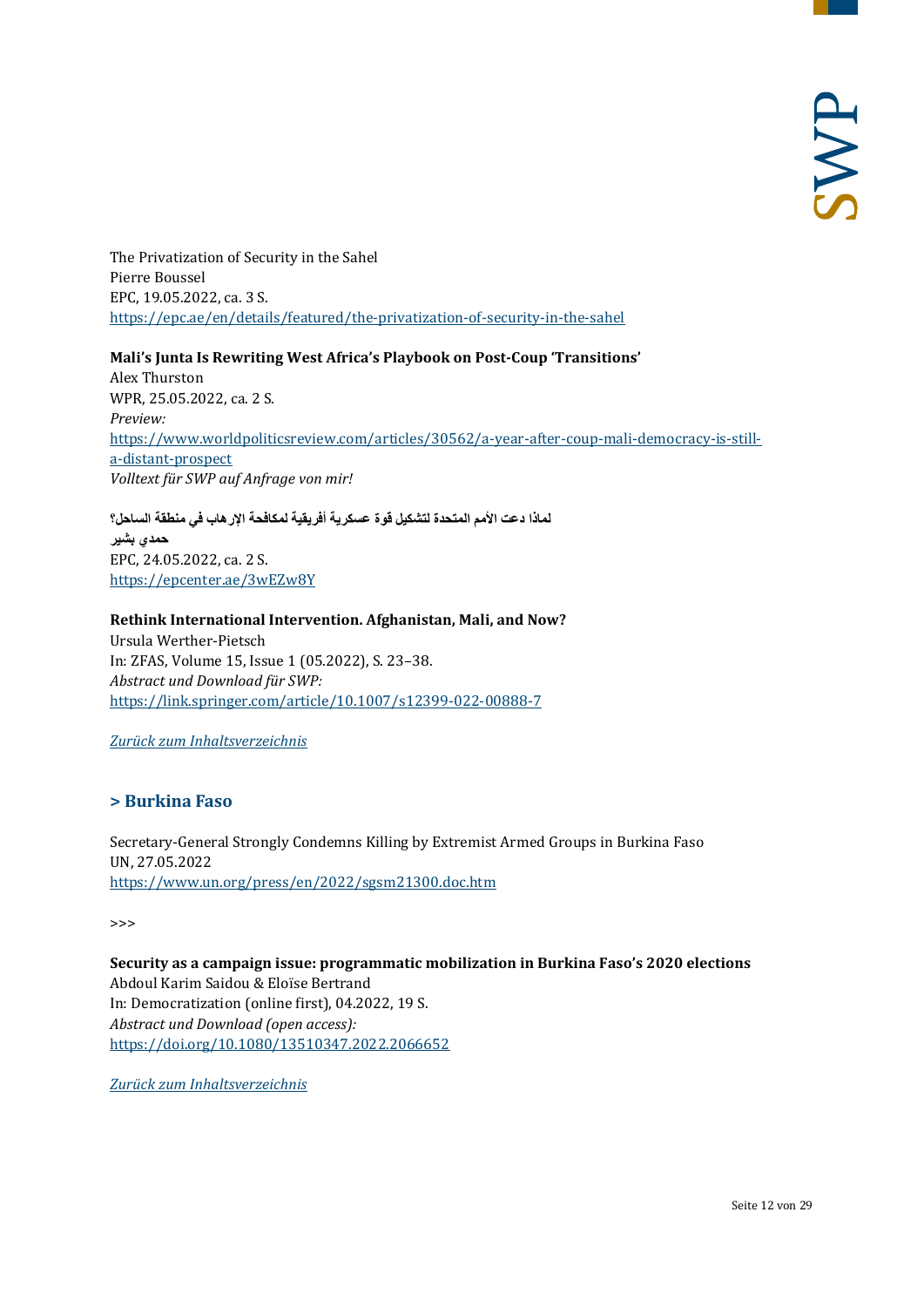#### <span id="page-12-0"></span>**> Mauretanien**

EU–Mauritania Fisheries Agreement and Protocol - at a glance EPRS, 01.06.2022, 1 S. + Links [https://www.europarl.europa.eu/Reg-](https://www.europarl.europa.eu/RegData/etudes/ATAG/2022/729458/EPRS_ATA(2022)729458_EN.pdf)[Data/etudes/ATAG/2022/729458/EPRS\\_ATA\(2022\)729458\\_EN.pdf](https://www.europarl.europa.eu/RegData/etudes/ATAG/2022/729458/EPRS_ATA(2022)729458_EN.pdf)

<span id="page-12-1"></span>*[Zurück zum Inhaltsverzeichnis](#page-0-0)*

#### **> Westafrika / ECOWAS**

Situation in Ländern Westafrikas, insbesondere der ECOWAS-Mitglieder, und ihrer Beziehungen zu europäischen und außereuropäischen Staaten - Kleine Anfrage Fraktion der AfD BT, 11.05.2022 *Vorgang und Download:* [https://dip.bundestag.de/vorgang/situation-in-l%C3%A4ndern-westafrikas-insbesondere-der](https://dip.bundestag.de/vorgang/situation-in-l%C3%A4ndern-westafrikas-insbesondere-der-ecowas-mitglieder-und-ihrer-beziehungen/287595)[ecowas-mitglieder-und-ihrer-beziehungen/287595](https://dip.bundestag.de/vorgang/situation-in-l%C3%A4ndern-westafrikas-insbesondere-der-ecowas-mitglieder-und-ihrer-beziehungen/287595)

<span id="page-12-2"></span>*[Zurück zum Inhaltsverzeichnis](#page-0-0)*

#### **> Westafrika / Golf von Guinea**

**Adopting Resolution 2634 (2022), Security Council Calls on Gulf of Guinea Countries to Criminalize Piracy, Armed Robbery at Sea under Domestic Laws** UNSC, 31.05.2022, ca. 2 S. <https://www.un.org/press/en/2022/sc14915.doc.htm> *Zum Hintergrund:* [https://www.securitycouncilreport.org/whatsinblue/2022/05/piracy-and-armed-robbery-in-the](https://www.securitycouncilreport.org/whatsinblue/2022/05/piracy-and-armed-robbery-in-the-gulf-of-guinea-vote-on-a-draft-resolution.php)[gulf-of-guinea-vote-on-a-draft-resolution.php](https://www.securitycouncilreport.org/whatsinblue/2022/05/piracy-and-armed-robbery-in-the-gulf-of-guinea-vote-on-a-draft-resolution.php)

<span id="page-12-3"></span>*[Zurück zum Inhaltsverzeichnis](#page-0-0)*

#### **> Gambia**

The Gambia: Statement by the Spokesperson on the Government response to Truth Commission's recommendations EEAS, 25.05.2022 [https://www.eeas.europa.eu/eeas/gambia-statement-spokesperson-government-response-truth](https://www.eeas.europa.eu/eeas/gambia-statement-spokesperson-government-response-truth-commissions-recommendations_en)[commissions-recommendations\\_en](https://www.eeas.europa.eu/eeas/gambia-statement-spokesperson-government-response-truth-commissions-recommendations_en)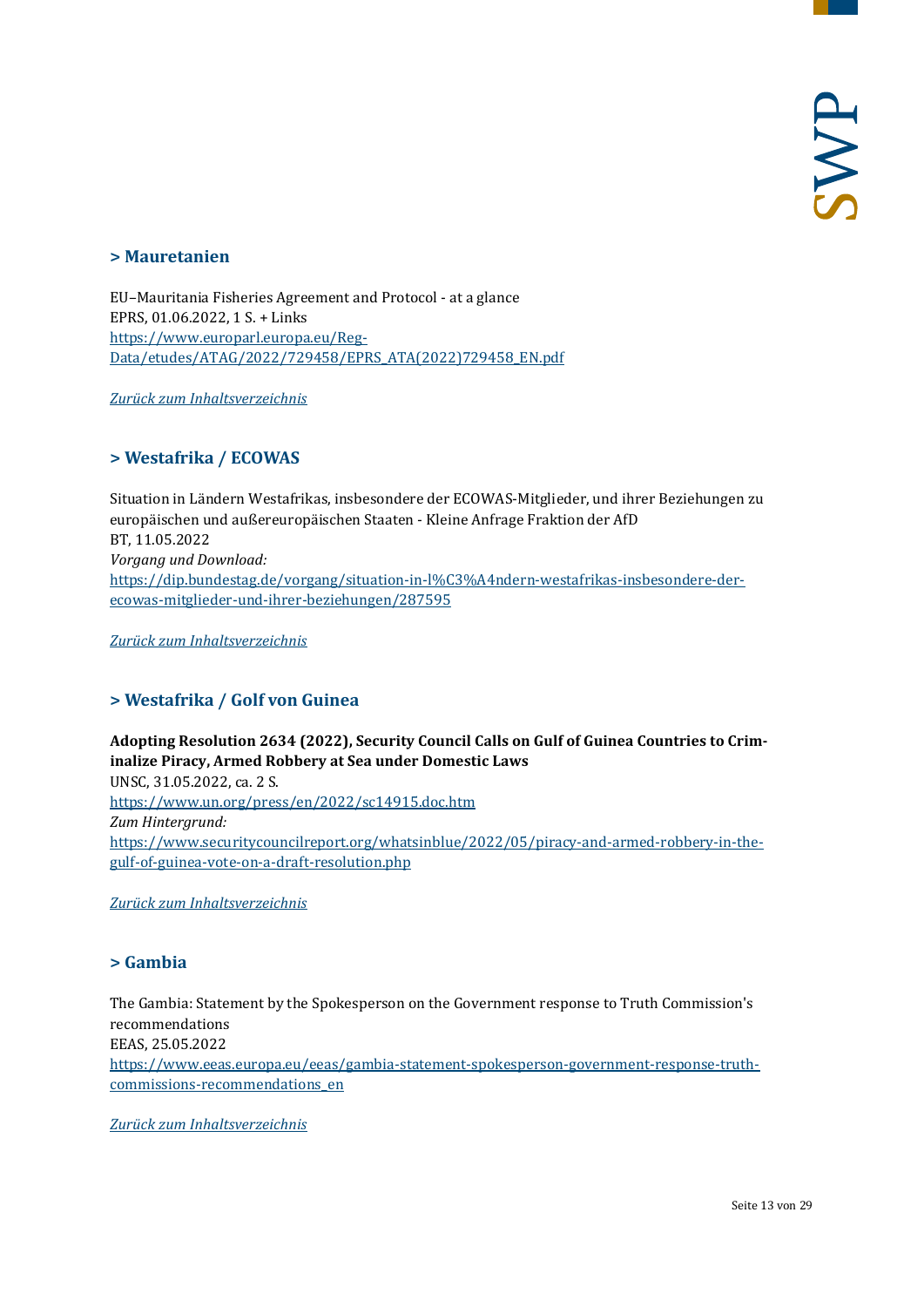#### <span id="page-13-0"></span>**> Guinea-Bissau**

**Guinea-Bissau's Political Crisis Takes a Turn for the Worse** Chris Olaoluwa Ogunmodede WPR, 20.05.2022, ca. 2 S. *Preview:* [https://www.worldpoliticsreview.com/trend-lines/30553/guinea-bissau-president-dissolves-par](https://www.worldpoliticsreview.com/trend-lines/30553/guinea-bissau-president-dissolves-parliament-deepening-crisis)[liament-deepening-crisis](https://www.worldpoliticsreview.com/trend-lines/30553/guinea-bissau-president-dissolves-parliament-deepening-crisis) *Volltext für SWP auf Anfrage von mir!*

<span id="page-13-1"></span>*[Zurück zum Inhaltsverzeichnis](#page-0-0)*

#### **> Guinea**

Guinée Conakry: déclaration du porte-parole suite à l'annonce d'une durée de la transition EEAS, 04.05.2022 [https://www.eeas.europa.eu/eeas/guin%C3%A9e-conakry-d%C3%A9claration-du-porte-parole](https://www.eeas.europa.eu/eeas/guin%C3%A9e-conakry-d%C3%A9claration-du-porte-parole-suite-%C3%A0-l%E2%80%99annonce-d%E2%80%99une-dur%C3%A9e-de-la-transition_en)[suite-%C3%A0-l%E2%80%99annonce-d%E2%80%99une-dur%C3%A9e-de-la-transition\\_en](https://www.eeas.europa.eu/eeas/guin%C3%A9e-conakry-d%C3%A9claration-du-porte-parole-suite-%C3%A0-l%E2%80%99annonce-d%E2%80%99une-dur%C3%A9e-de-la-transition_en)

>>>

**مستقبل الوضع السیاسي في غینیا بعد تمدید المرحلة الانتقالیة** EPC, 13.05.2022, ca. 2 S. <https://epcenter.ae/3yvjZP3>

<span id="page-13-2"></span>*[Zurück zum Inhaltsverzeichnis](#page-0-0)*

#### **> Sierra Leone**

'A Game of Pain': youth marginalisation and the gangs of Freetown Kieran Mitton In: The Journal of Modern African Studies, Volume 60, Issue 1 (03.2022), S. 45-64. *Abstract und Download für SWP:* <https://doi.org/10.1017/S0022278X21000410>

Keeping Ebola at bay: public authority and ceremonial competence in rural Sierra Leone Foday Kamara, Gelejimah Alfred Mokuwa, Paul Richards In: The Journal of Modern African Studies, Volume 60, Issue 1 (03.2022), S. 65-84. *Abstract und Download für SWP:* <https://doi.org/10.1017/S0022278X21000422>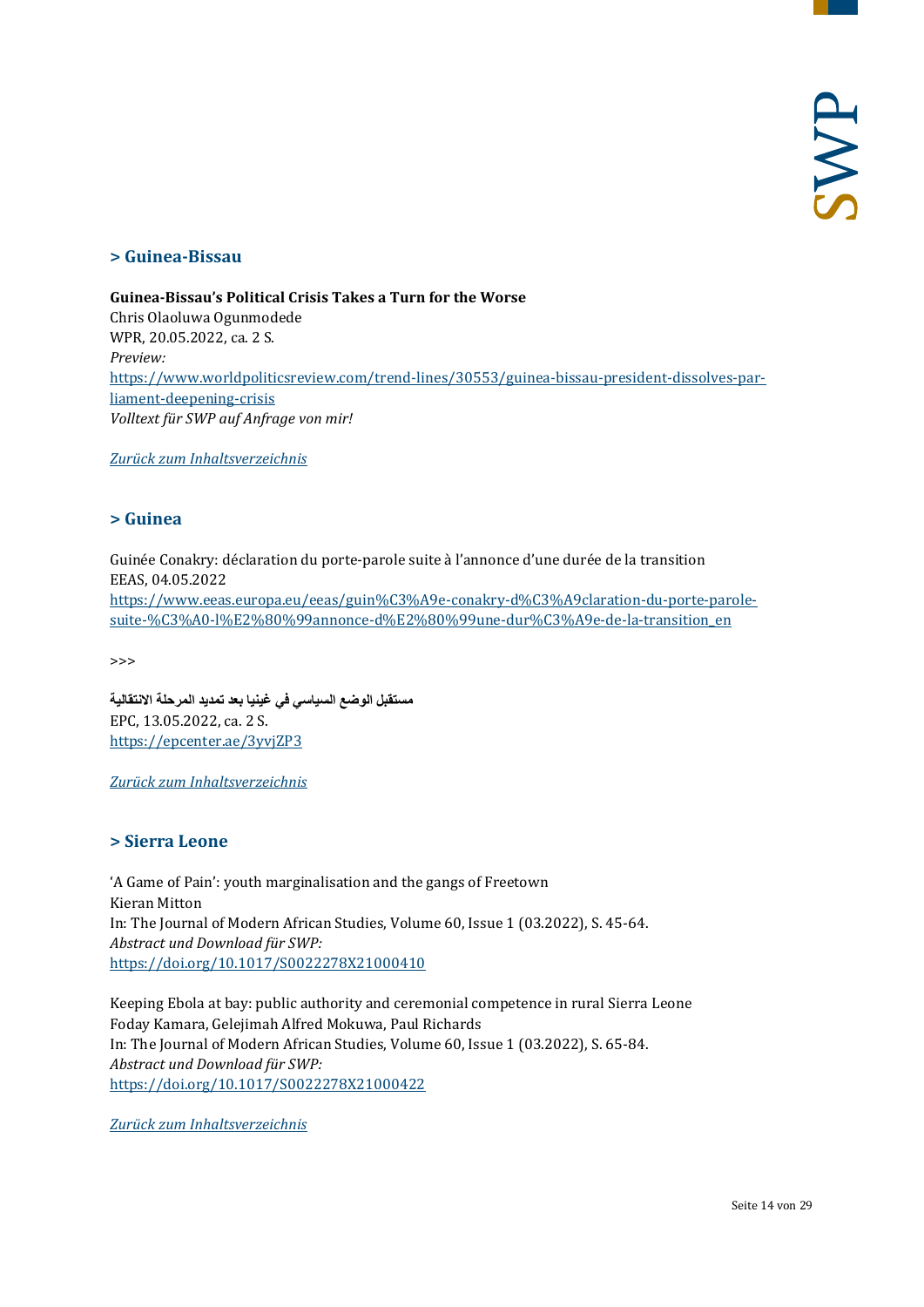#### <span id="page-14-0"></span>**> Liberia**

#### **10TH EU-LIBERIA POLITICAL DIALOGUE - JOINT PRESS RELEASE**

EEAS, 20.05.2022 [https://www.eeas.europa.eu/delegations/liberia/10th-eu-liberia-political-dialogue\\_en](https://www.eeas.europa.eu/delegations/liberia/10th-eu-liberia-political-dialogue_en)

>>>

How war-related deprivation affects political participation: Evidence from education loss in Liberia Shelley X Liu In: Journal of Peace Research Vol. 59, No. 3 (05.2022), S. 353-366. *Abstract und Download für SWP:* <https://doi.org/10.1177%2F00223433211019460>

'Once a combatant, always a combatant'? Revisiting assumptions about Liberian former combatant networks Ilmari Käihkö In: The Journal of Modern African Studies, Volume 60, Issue 1 (03.2022), S. 23-43. *Abstract und Download für SWP:* <https://doi.org/10.1017/S0022278X21000409>

<span id="page-14-1"></span>*[Zurück zum Inhaltsverzeichnis](#page-0-0)*

#### **> Côte d'Ivoire**

Shady cocoa farming at the root of Côte d'Ivoire's deforestation Allan Ngari, Duncan E Omondi Gumba ISSAfrica, 31.05.2022, ca. 2 S. <https://issafrica.org/iss-today/shady-cocoa-farming-at-the-root-of-cote-divoires-deforestation>

Ten years after the Ivorian Civil War (2002–2011): Reassessment of the conflict Alexander Shipilov In: South African Journal of International Affairs, Volume 29, Issue 1 (03.2022), S. 45-68. *Abstract und Download für SWP:* <https://doi.org/10.1080/10220461.2022.2043181>

#### <span id="page-14-2"></span>*[Zurück zum Inhaltsverzeichnis](#page-0-0)*

#### **> Ghana**

#### **Parliamentary Primaries After Democratic Transitions: Explaining Reforms To Candidate Selection In Ghana**

Susan Dodsworth; Seidu M Alidu; Gretchen Bauer; Gbensuglo Alidu Bukari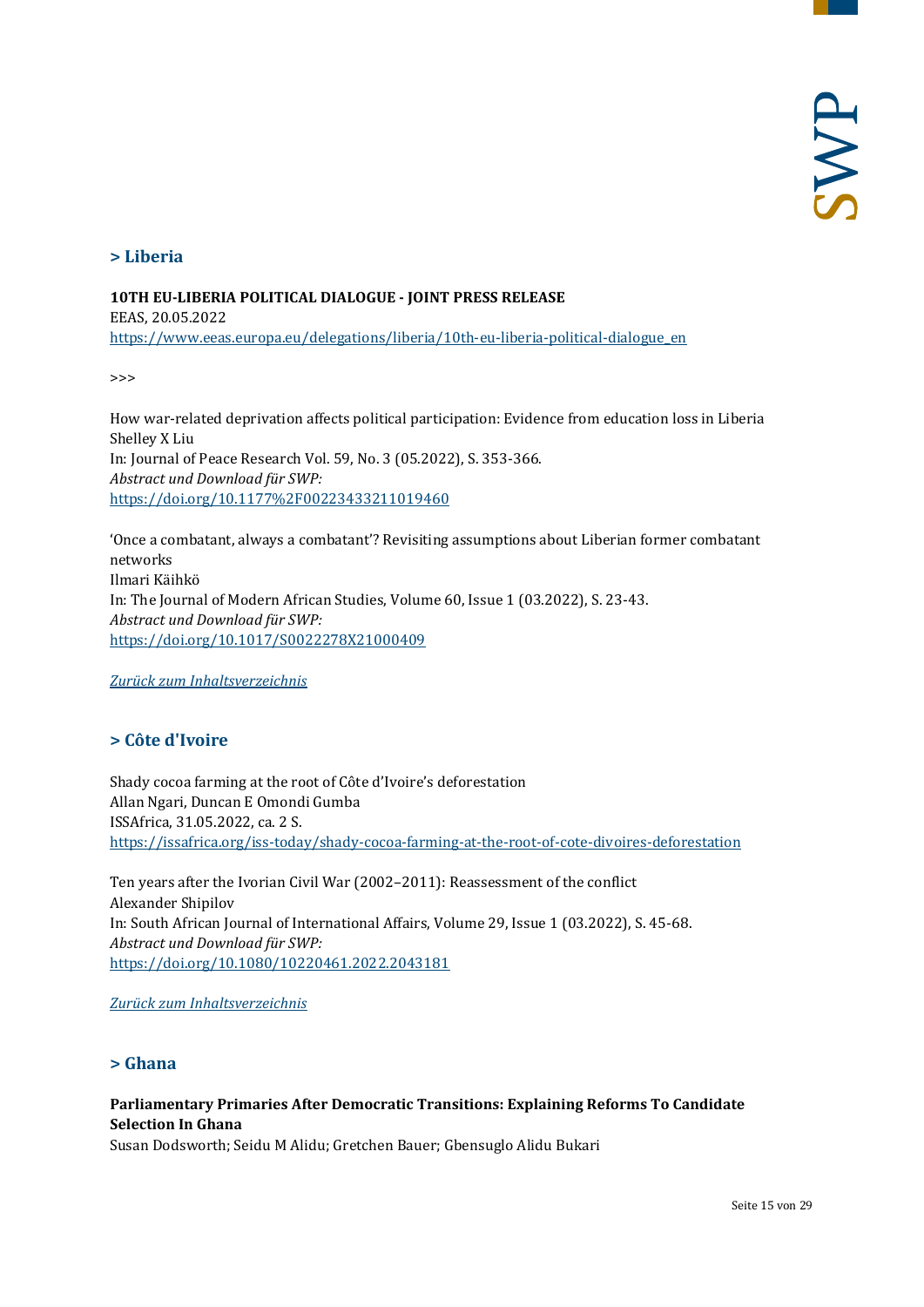In: African Affairs (online first), 04.2022, 23 S. *Abstract und Download für SWP:* <https://doi.org/10.1093/afraf/adac011>

<span id="page-15-0"></span>*[Zurück zum Inhaltsverzeichnis](#page-0-0)*

#### **> Togo**

Togo – déclaration de la porte-parole sur l'attaque terroriste dans la région des Savanes EEAS, 13.05.2022 [https://www.eeas.europa.eu/eeas/togo-%E2%80%93-d%C3%A9claration-de-la-porte-parole-sur](https://www.eeas.europa.eu/eeas/togo-%E2%80%93-d%C3%A9claration-de-la-porte-parole-sur-l%E2%80%99attaque-terroriste-dans-la-r%C3%A9gion-des-savanes_en)[l%E2%80%99attaque-terroriste-dans-la-r%C3%A9gion-des-savanes\\_en](https://www.eeas.europa.eu/eeas/togo-%E2%80%93-d%C3%A9claration-de-la-porte-parole-sur-l%E2%80%99attaque-terroriste-dans-la-r%C3%A9gion-des-savanes_en)

<span id="page-15-1"></span>*[Zurück zum Inhaltsverzeichnis](#page-0-0)*

#### **> Nigeria**

EU pledges Stronger Commitment to its Partnership with Nigeria EEAS, 05.05.2022 [https://www.eeas.europa.eu/delegations/nigeria/eu-pledges-stronger-commitment-its](https://www.eeas.europa.eu/delegations/nigeria/eu-pledges-stronger-commitment-its-partnership-nigeria_en)[partnership-nigeria\\_en](https://www.eeas.europa.eu/delegations/nigeria/eu-pledges-stronger-commitment-its-partnership-nigeria_en)

>>>

Ansaru's comeback in Nigeria deepens the terror threat Akinola Olojo, Malik Samuel, Idris Mohammed ISSAfrica, 01.06.2022, ca. 2 S. <https://issafrica.org/iss-today/ansarus-comeback-in-nigeria-deepens-the-terror-threat>

The Nigerian Army's Communication and Management of Combat-Related Deaths in the War against Boko Haram Fisayo Ajala In: African Security, Volume 15, Issue 1 (January-March 2022), S. 51-73. *Abstract und Download für SWP:* <https://doi.org/10.1080/19392206.2021.2017737>

Digital identity for development should keep pace with national cybersecurity capacity: Nigeria in focus Babatunde Okunoye In: Journal of Cyber Policy, Volume 7, Issue 1 (04.2022), S. 24-37. *Abstract und Download für SWP:* <https://doi.org/10.1080/23738871.2022.2057865>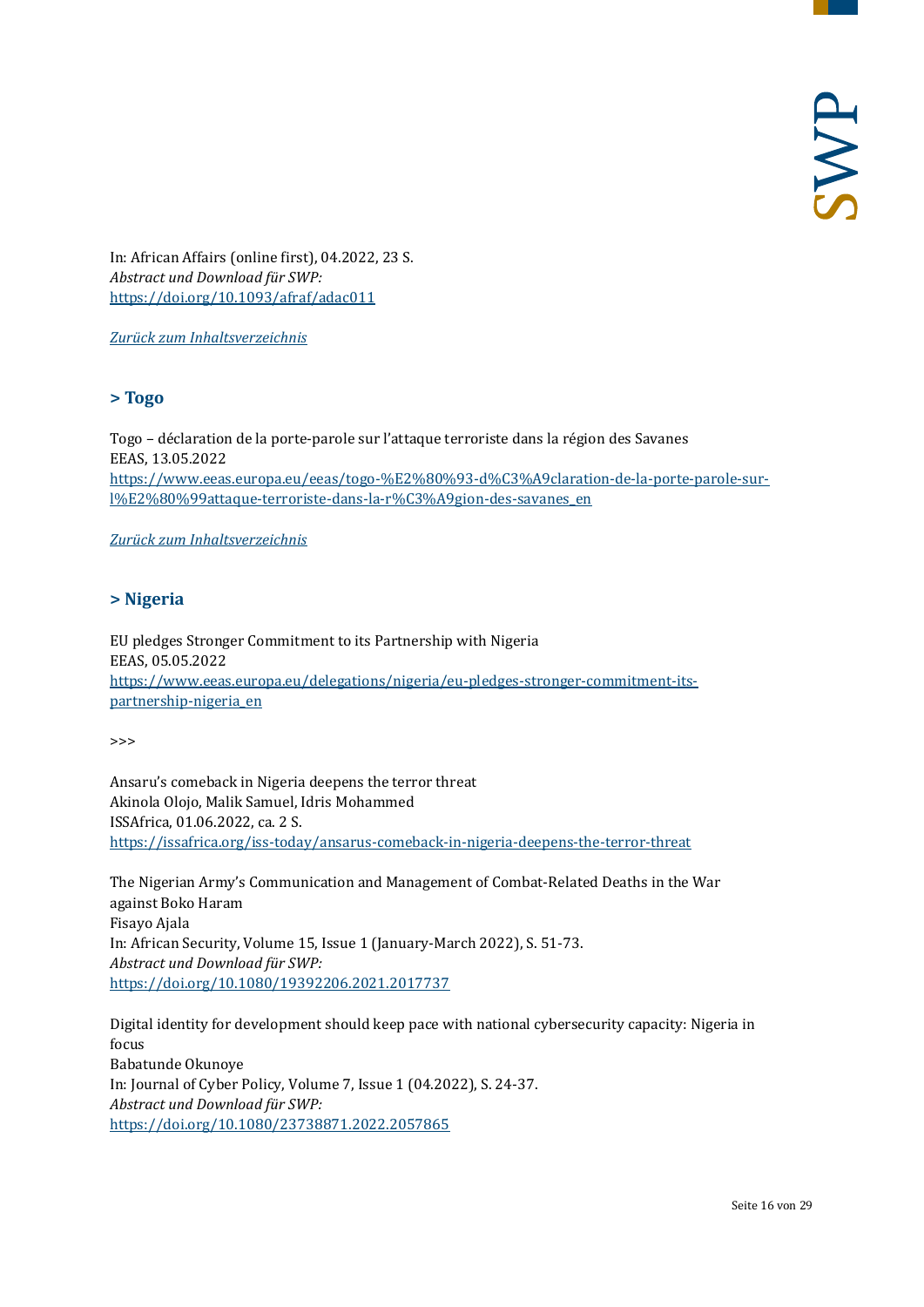**Elite Transformation Towards Good Governance in Nigeria** Henry Ani Kifordu In: Politikon (online first), 04.2022, 22 S. *Abstract und Download für SWP:* <https://doi.org/10.1080/02589346.2022.2065425>

<span id="page-16-0"></span>*[Zurück zum Inhaltsverzeichnis](#page-0-0)*

#### **> Kamerun**

Cameroon's missed foreign policy potential in Africa Paul-Simon Handy, Félicité Djilo ISSAfrica, 30.05.2022, ca. 2 S. <https://issafrica.org/iss-today/cameroons-missed-foreign-policy-potential-in-africa>

<span id="page-16-1"></span>*[Zurück zum Inhaltsverzeichnis](#page-0-0)*

#### **> ZAR**

République centrafricaine: Rapport de situation UN-OCHA, 31.05.2022, 24 S. [https://reliefweb.int/attachments/efbb3bce-17ee-454a-8d03](https://reliefweb.int/attachments/efbb3bce-17ee-454a-8d03-d3f365f2aa95/Rapport%20de%20situation%20-%20Central%20African%20Republic%20-%2031%20mai%202022.pdf) [d3f365f2aa95/Rapport%20de%20situation%20-%20Central%20African%20Republic%20-](https://reliefweb.int/attachments/efbb3bce-17ee-454a-8d03-d3f365f2aa95/Rapport%20de%20situation%20-%20Central%20African%20Republic%20-%2031%20mai%202022.pdf) [%2031%20mai%202022.pdf](https://reliefweb.int/attachments/efbb3bce-17ee-454a-8d03-d3f365f2aa95/Rapport%20de%20situation%20-%20Central%20African%20Republic%20-%2031%20mai%202022.pdf)

**The situation in Central Africa and the activities of the United Nations Regional Office for Central Africa - Report of the Secretary-General** UNSC, 26.05.2022, 17 S. <https://undocs.org/S/2022/436> @WAO

**Central African Republic Economic Memorandum: From Fragility to Accelerated and Inclusive Growth** The World Bank, 05.2022, 116 S. [https://documents1.worldbank.org/cu](https://documents1.worldbank.org/curated/en/099950105022238641/pdf/P17499601c00dd03208b990cb1b523b9018.pdf)[rated/en/099950105022238641/pdf/P17499601c00dd03208b990cb1b523b9018.pdf](https://documents1.worldbank.org/curated/en/099950105022238641/pdf/P17499601c00dd03208b990cb1b523b9018.pdf)

>>>

**Centrafrique: éviter une nouvelle désintégration de l'armée** Enrica Picco ICG Commentary, 10.05.2022, ca. 3 S.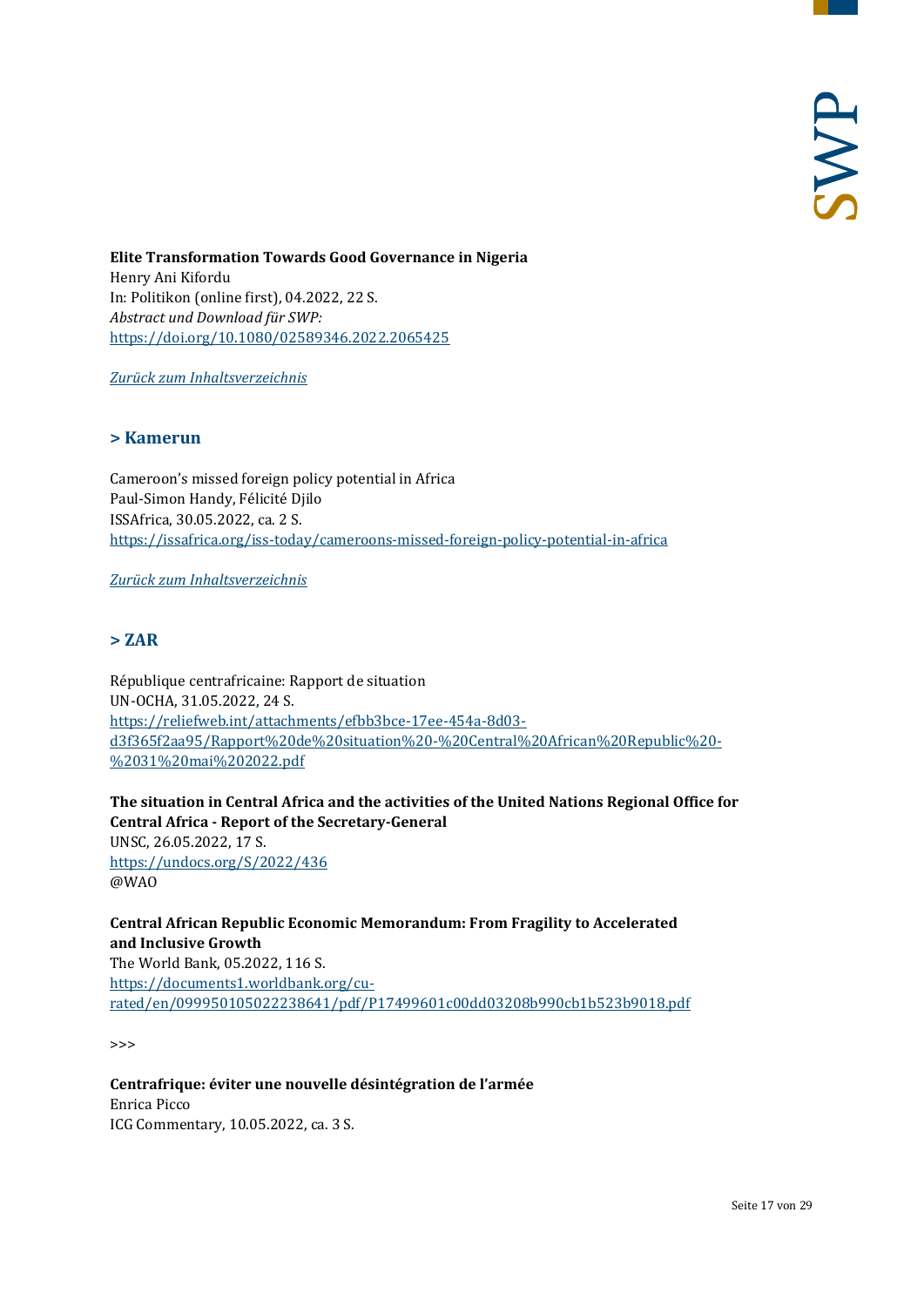[https://www.crisisgroup.org/fr/africa/central-africa/central-african-republic/centrafrique-eviter](https://www.crisisgroup.org/fr/africa/central-africa/central-african-republic/centrafrique-eviter-une-nouvelle-desintegration-de-larmee)[une-nouvelle-desintegration-de-larmee](https://www.crisisgroup.org/fr/africa/central-africa/central-african-republic/centrafrique-eviter-une-nouvelle-desintegration-de-larmee) *Engl. Version:* [https://www.crisisgroup.org/africa/central-africa/central-african-republic/centrafrique-eviter](https://www.crisisgroup.org/africa/central-africa/central-african-republic/centrafrique-eviter-une-nouvelle-desintegration-de-larmee)[une-nouvelle-desintegration-de-larmee](https://www.crisisgroup.org/africa/central-africa/central-african-republic/centrafrique-eviter-une-nouvelle-desintegration-de-larmee)

<span id="page-17-0"></span>*[Zurück zum Inhaltsverzeichnis](#page-0-0)*

#### **> DR Kongo**

**Urgent Action Needed to Defuse Violence in Democratic Republic of Congo, Senior Officials Tell Security Council, Urging Support for Ongoing Regional Efforts** UNSC, 31.05.2022, ca. 3 S. <https://www.un.org/press/en/2022/sc14916.doc.htm> *Zum Hintergrund:* [https://www.securitycouncilreport.org/whatsinblue/2022/05/briefing-on-the-democratic-re](https://www.securitycouncilreport.org/whatsinblue/2022/05/briefing-on-the-democratic-republic-of-the-congo-3.php)[public-of-the-congo-3.php](https://www.securitycouncilreport.org/whatsinblue/2022/05/briefing-on-the-democratic-republic-of-the-congo-3.php)

**Security Council Press Statement on Situation in Democratic Republic of Congo** UNSC, 24.05.2022 <https://www.un.org/press/en/2022/sc14903.doc.htm>

Secretary Antony J. Blinken And Democratic Republic of Congo Foreign Minister Christophe Lutundula Before Their Meeting US DoS, 01.06.2022 [https://www.state.gov/secretary-antony-j-blinken-and-democratic-republic-of-congo-foreign-min](https://www.state.gov/secretary-antony-j-blinken-and-democratic-republic-of-congo-foreign-minister-christophe-lutundula-before-their-meeting/)[ister-christophe-lutundula-before-their-meeting/](https://www.state.gov/secretary-antony-j-blinken-and-democratic-republic-of-congo-foreign-minister-christophe-lutundula-before-their-meeting/)

>>>

**Podcast: A Perilous Free-for-all in the Eastern DR Congo?** Nelleke van de Walle ICG, 13.05.2022, 00:51h <https://www.crisisgroup.org/africa/great-lakes/perilous-free-all-eastern-dr-congo>

**Blue Metal Blues: Cobalt, the Democratic Republic of Congo, and China** Christian-Géraud Neema Byamungu SAIIA, 05.2022, 16 S. [https://saiia.org.za/research/blue-metal-blues-cobalt-the-democratic-republic-of-congo-and](https://saiia.org.za/research/blue-metal-blues-cobalt-the-democratic-republic-of-congo-and-china/)[china/](https://saiia.org.za/research/blue-metal-blues-cobalt-the-democratic-republic-of-congo-and-china/) @WAO

**Anatomy of a break-up in the Democratic Republic of Congo: The collapse of the FCC-CACH majority and why it matters**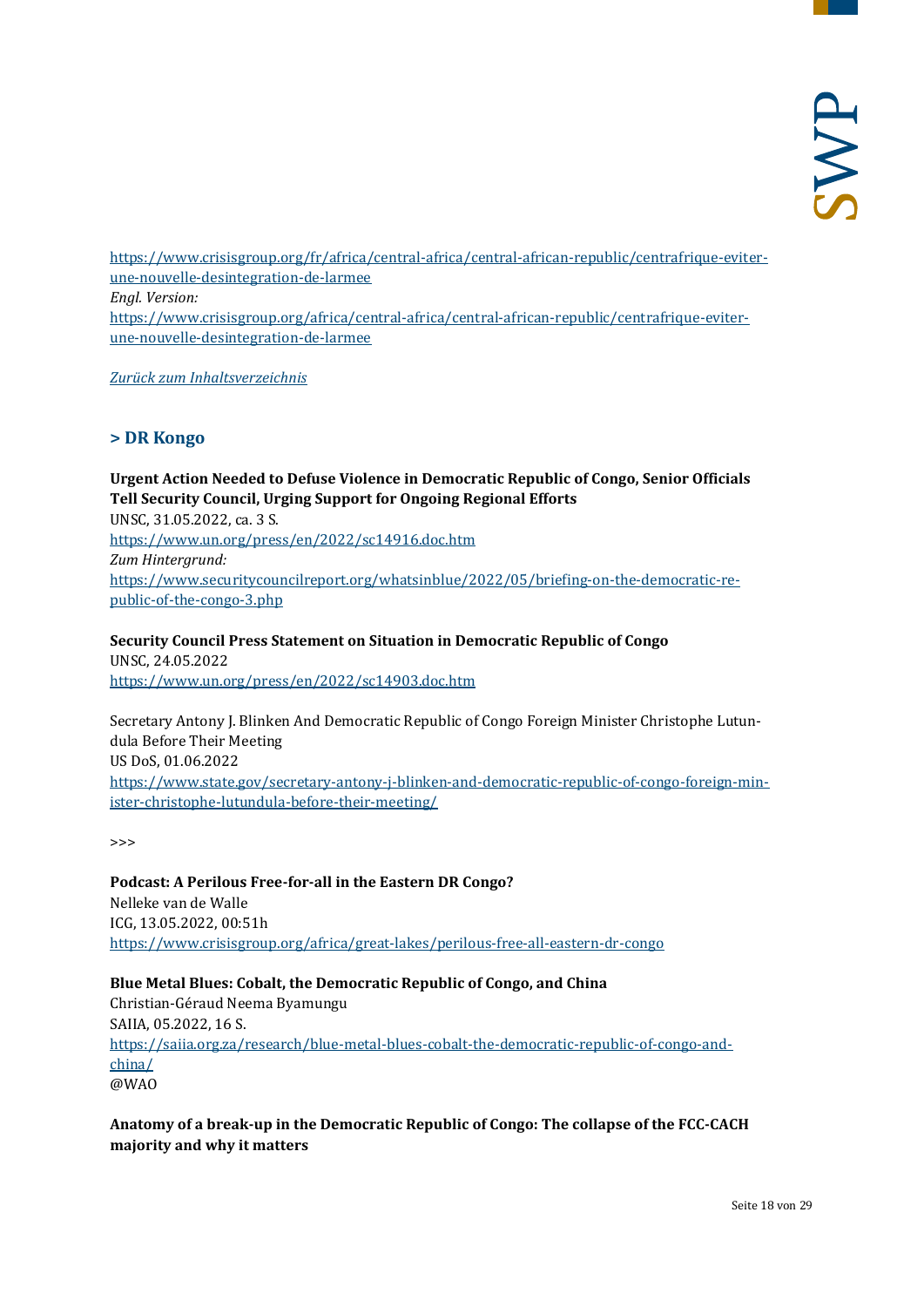Stephanie Wolters In: South African Journal of International Affairs, Volume 29, Issue 1 (03.2022), S. 91-106. *Abstract und Download für SWP:* <https://doi.org/10.1080/10220461.2022.2048688>

<span id="page-18-0"></span>*[Zurück zum Inhaltsverzeichnis](#page-0-0)*

#### **> DR Kongo / Great Lakes**

#### **Easing the Turmoil in the Eastern DR Congo and Great Lakes**

"Fighting in the eastern Democratic Republic of Congo is intensifying, with Ugandan and Burundian soldiers in pursuit of rebels and Congolese insurgents on the rebound. With help from its allies, Kinshasa should step up diplomacy lest the country become a regional battleground once more. ..." ICG, 25.05.2022, 20 S. <https://d2071andvip0wj.cloudfront.net/b181-dr-congo-great-lakes.pdf> @WAO

<span id="page-18-1"></span>*[Zurück zum Inhaltsverzeichnis](#page-0-0)*

#### **> Uganda**

**Museveni's Apparent Succession Plan Is Raising Alarm in Uganda** Michael Mutyaba WPR, 16.05.2022, ca. 2 S. *Preview:* [https://www.worldpoliticsreview.com/articles/30538/to-succeed-uganda-s-museveni-son-has](https://www.worldpoliticsreview.com/articles/30538/to-succeed-uganda-s-museveni-son-has-the-inside-track)[the-inside-track](https://www.worldpoliticsreview.com/articles/30538/to-succeed-uganda-s-museveni-son-has-the-inside-track) *Volltext für SWP auf Anfrage von mir!*

Disability Rights and Wrongs in Uganda Tyler Zoanni In: Current History Vol.121, Issue 835 (05.2022), S. 190-195. *Abstract und Download für SWP:*  <https://doi.org/10.1525/curh.2022.121.835.190>

<span id="page-18-2"></span>*[Zurück zum Inhaltsverzeichnis](#page-0-0)*

#### **> Kenia**

**Chinese Mega Projects in Kenya: Public Controversies around Infrastructure and Debt in East Africa's Regional Hub** Karoline Eickhoff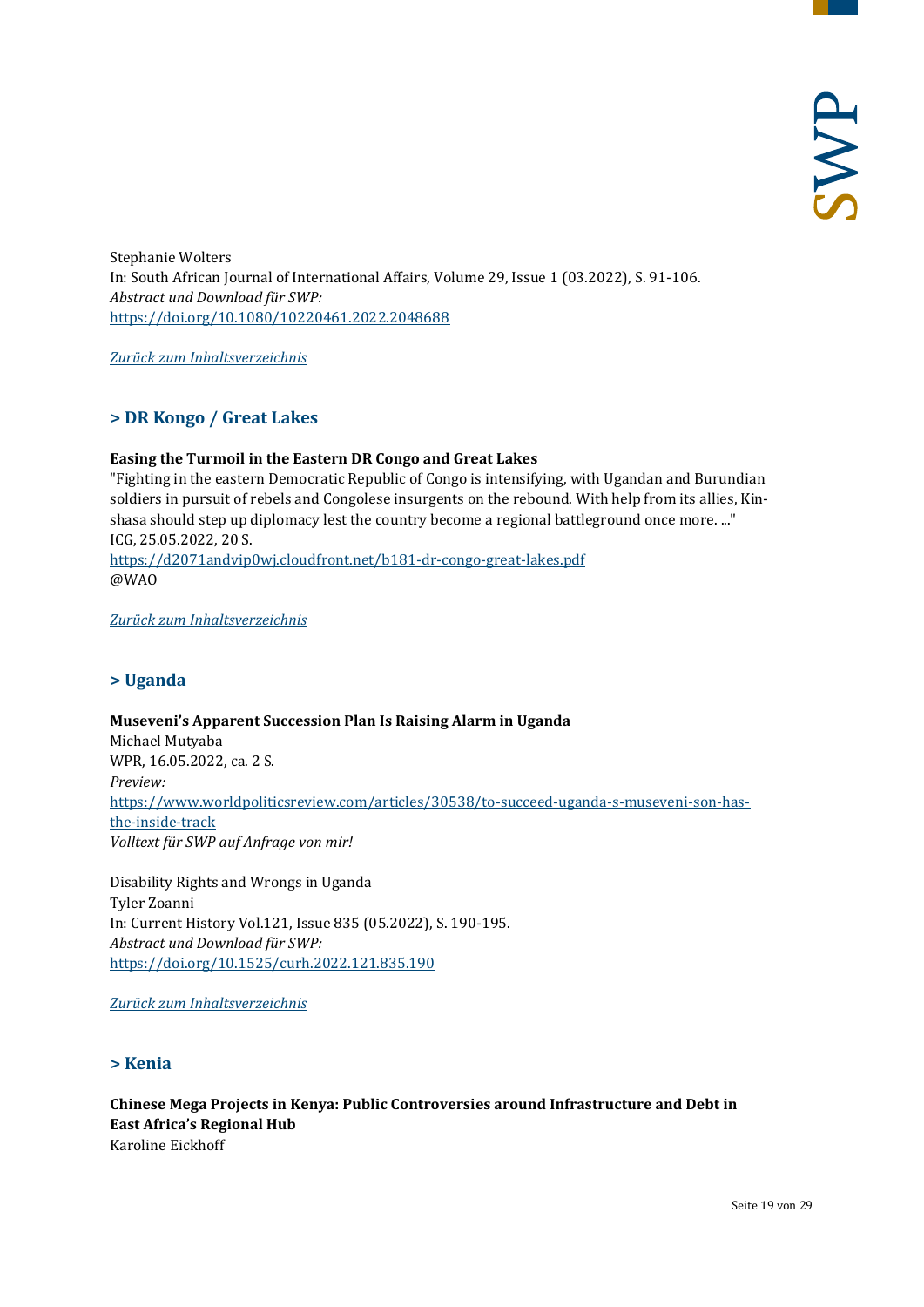Megatrends Afrika Policy Brief, 20.05.2022, 10 S. <https://www.swp-berlin.org/publikation/policy-brief-04-chinese-mega-projects-in-kenya> @WAO

Nairobi's Rise as a Digital Platform Hub Prince K. Guma In: Current History Vol.121, Issue 835 (05.2022), S. 184-189. *Abstract und Download für SWP:* <https://doi.org/10.1525/curh.2022.121.835.184>

<span id="page-19-0"></span>*[Zurück zum Inhaltsverzeichnis](#page-0-0)*

#### **> Tansania**

Identity threats and ideas of superiority as drivers of religious violence? Evidence from a survey experiment in Dar es Salaam, Tanzania Matthias Basedau, Simone Gobien, Lisa Hoffmann In: Journal of Peace Research Vol. 59, No. 3 (05.2022), S. 395-408. *Abstract und Download für SWP:* <https://doi.org/10.1177%2F00223433211035234>

Democratisation in Tanzania: no elections without tax exemptions Ane Karoline Bak & Ole Therkildsen In: Journal of Eastern African Studies (online first), 04.2022, 21 S. *Abstract und Download für SWP:* <https://doi.org/10.1080/17531055.2022.2067959>

<span id="page-19-1"></span>*[Zurück zum Inhaltsverzeichnis](#page-0-0)*

#### **> Tansania / Sambia**

**'Win-win' contested: negotiating the privatisation of Africa's Freedom Railway with the 'Chinese of today'**  Tim Zajontz In: The Journal of Modern African Studies, Volume 60, Issue 1 (03.2022), S. 111-134. *Abstract und Download für SWP:* <https://doi.org/10.1017/S0022278X21000446>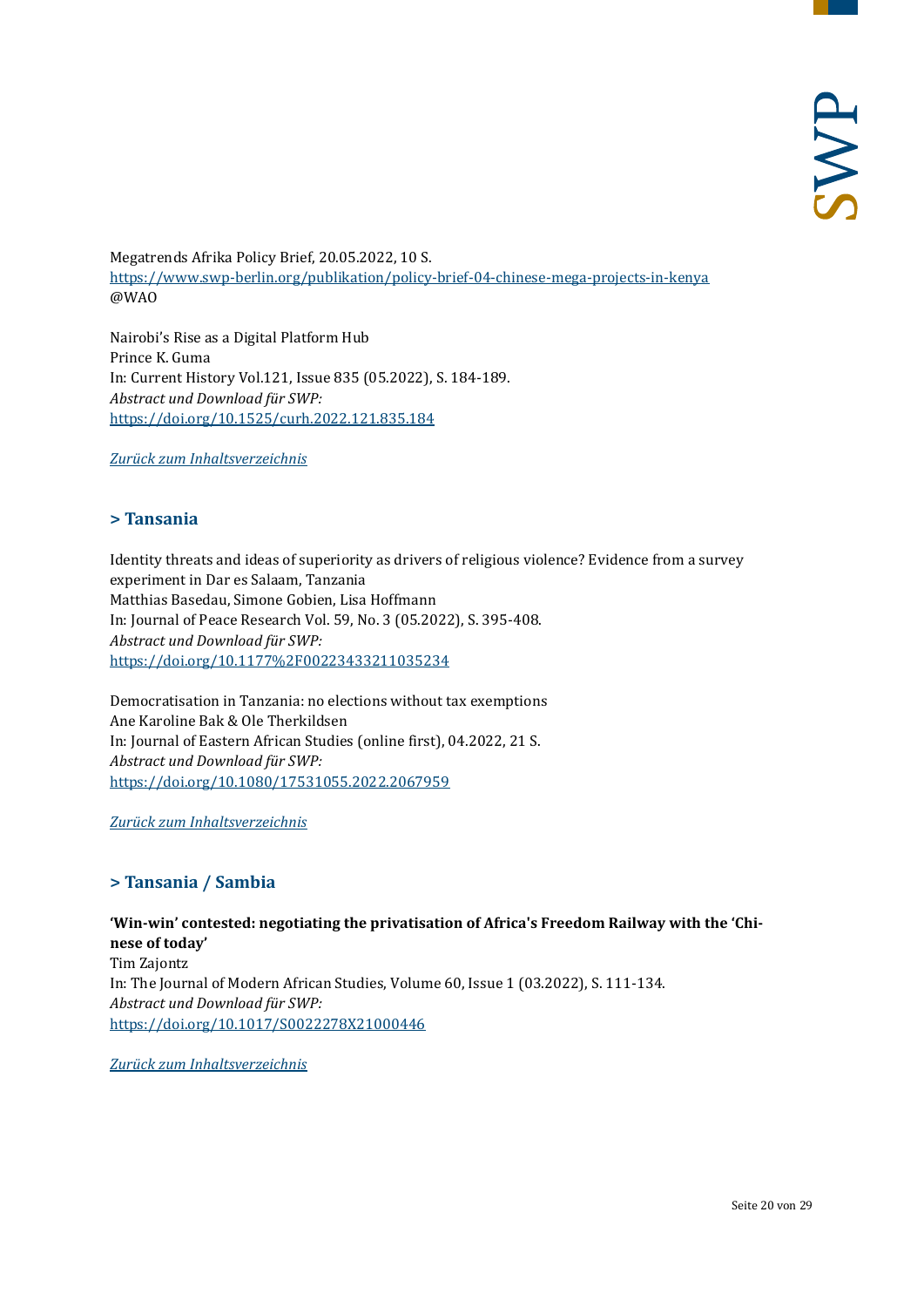#### <span id="page-20-0"></span>**> Malawi**

EU and Malawi: a future-proof partnership EEAS, 10.05.2022 [https://www.eeas.europa.eu/delegations/malawi/eu-and-malawi-future-proof-partnership\\_en](https://www.eeas.europa.eu/delegations/malawi/eu-and-malawi-future-proof-partnership_en)

<span id="page-20-1"></span>*[Zurück zum Inhaltsverzeichnis](#page-0-0)*

#### **> Sambia**

**Reforming Zambia's mines needs more change and support** Christopher Vandome Chatham House, 23.05.2022, ca. 2 S. [https://www.chathamhouse.org/2022/05/reforming-zambias-mines-needs-more-change-and](https://www.chathamhouse.org/2022/05/reforming-zambias-mines-needs-more-change-and-support)[support](https://www.chathamhouse.org/2022/05/reforming-zambias-mines-needs-more-change-and-support)

<span id="page-20-2"></span>*[Zurück zum Inhaltsverzeichnis](#page-0-0)*

#### **> Südliches Afrika / SADC**

(Ir)relevant doctrines and African realities: neoliberal and Marxist influences on labour migration governance in Southern Africa Christopher Changwe Nshimbi In: Third World Quarterly (online first), 04.2022, 20 S. *Abstract und Download für SWP:* <https://doi.org/10.1080/01436597.2022.2061451>

<span id="page-20-3"></span>*[Zurück zum Inhaltsverzeichnis](#page-0-0)*

#### **> Mosambik**

**The Elusive Dream of Democracy, Security, and Well-Being in Mozambique** Celso M. Monjane; M. Anne Pitcher In: Current History Vol.121, Issue 835 (05.2022), S. 177-183. *Abstract und Download für SWP:*  <https://doi.org/10.1525/curh.2022.121.835.177>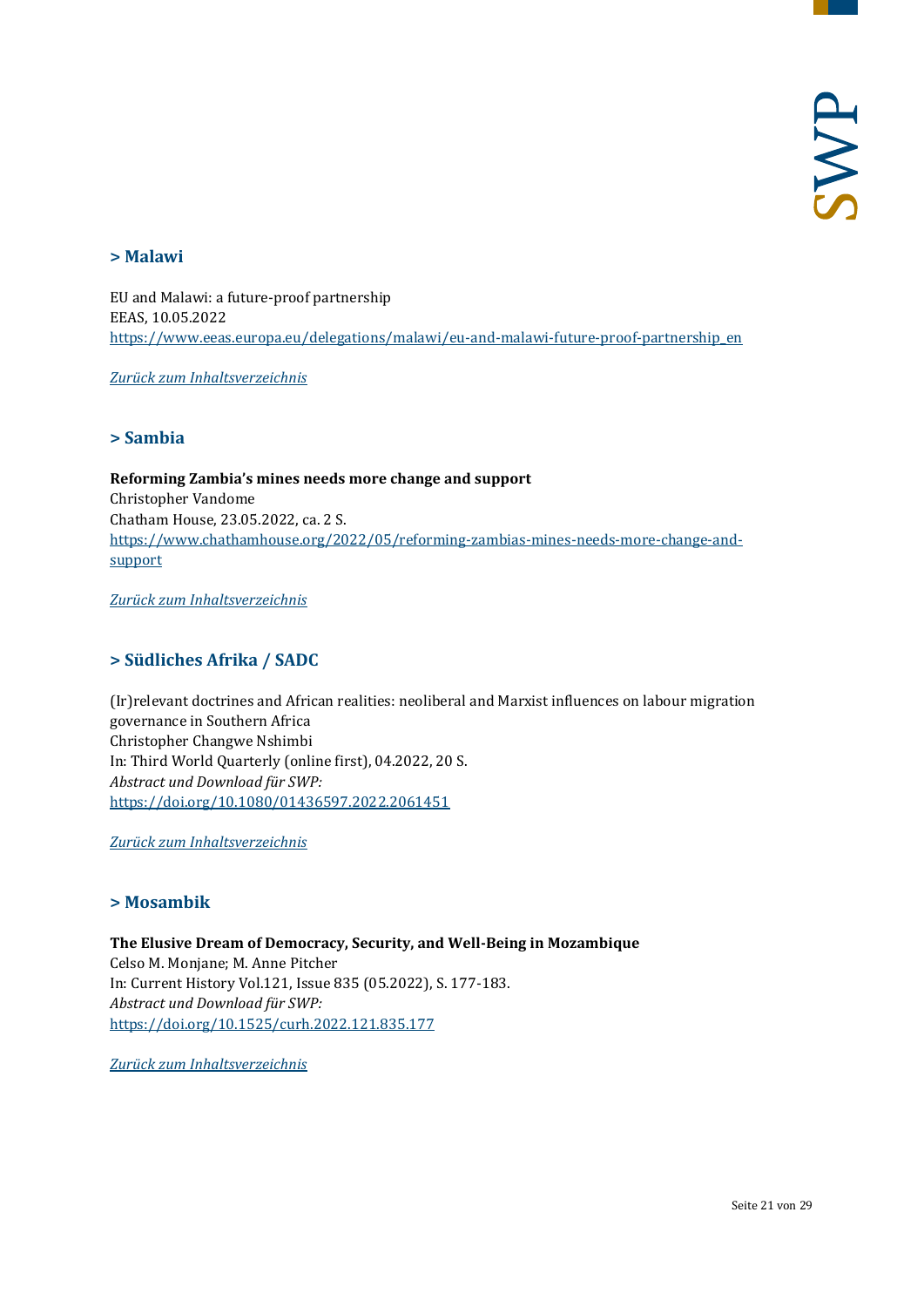#### <span id="page-21-0"></span>**> Madagaskar**

Madagascar Economic Update: Navigating Through the Storm, A New Drive for Reforms in Madagascar is Crucial The World Bank, 06.2022, 40 S. [https://documents.worldbank.org/en/publication/documents-reports/docu](https://documents.worldbank.org/en/publication/documents-reports/documentdetail/099452505272217360/idu063da38be0ec1a043a60b77f0e8c615d431fb)[mentdetail/099452505272217360/idu063da38be0ec1a043a60b77f0e8c615d431fb](https://documents.worldbank.org/en/publication/documents-reports/documentdetail/099452505272217360/idu063da38be0ec1a043a60b77f0e8c615d431fb)

<span id="page-21-1"></span>*[Zurück zum Inhaltsverzeichnis](#page-0-0)*

#### **> RSA**

Wer spricht für den Afrikanische Nationalkongress? Ein Plädoyer dafür, dass der ANC sich geschlossen gegen Fremdenfeindlichkeit stellt Fredson Guilengue RLS, 11.05.2022, 1 S. <https://www.rosalux.de/news/id/46507>

>>>

**States of Emergency—The Apartheid Paranoia in South Africa's Lockdown** Hlonipha Mokoena In: Current History Vol.121, Issue 835 (05.2022), S. 196-198. *Abstract und Download für SWP:* <https://doi.org/10.1525/curh.2022.121.835.196>

#### **Agenda-setting as a tool of soft power in multilateral parliamentary diplomacy: Experiences of the South African Parliament**

Natalie Leibrandt-Loxton In: South African Journal of International Affairs, Volume 29, Issue 1 (03.2022), S. 69-90. *Abstract und Download für SWP:* <https://doi.org/10.1080/10220461.2022.2046149>

<span id="page-21-2"></span>*[Zurück zum Inhaltsverzeichnis](#page-0-0)*

#### **> D - Afrika**

## **Scholz's Visit Highlights Africa's Potential Leverage in Global Politics**

Chris Olaoluwa Ogunmodede WPR, 27.05.2022, ca. 2 S. *Preview:* [https://www.worldpoliticsreview.com/trend-lines/30570/for-germany-africa-is-an-alternative](https://www.worldpoliticsreview.com/trend-lines/30570/for-germany-africa-is-an-alternative-to-russian-energy-imports)[to-russian-energy-imports](https://www.worldpoliticsreview.com/trend-lines/30570/for-germany-africa-is-an-alternative-to-russian-energy-imports)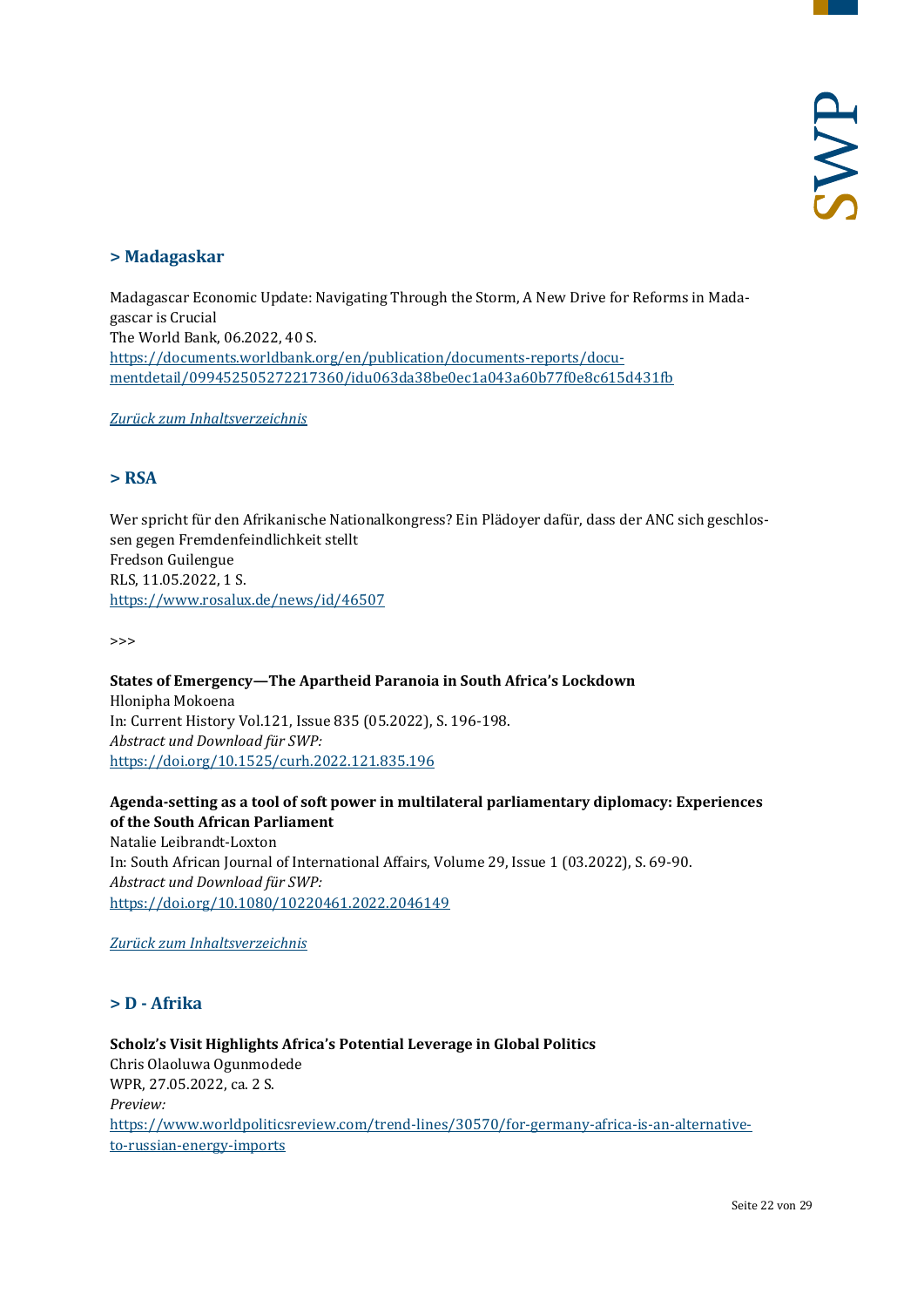*Volltext für SWP auf Anfrage von mir!*

<span id="page-22-0"></span>*[Zurück zum Inhaltsverzeichnis](#page-0-0)*

#### **> Israel - Afrika**

FM Lapid's remarks to the 2022 Africa - Israel Conference MFA Israel, 31.05.2022, 4 S. [https://www.gov.il/en/departments/news/fm-lapid-s-remarks-to-the-2022-africa-israel-con](https://www.gov.il/en/departments/news/fm-lapid-s-remarks-to-the-2022-africa-israel-conference-31-may-2022)[ference-31-may-2022](https://www.gov.il/en/departments/news/fm-lapid-s-remarks-to-the-2022-africa-israel-conference-31-may-2022)

<span id="page-22-1"></span>*[Zurück zum Inhaltsverzeichnis](#page-0-0)*

#### **> Russland / Ukraine - Afrika**

#### *Anmerkung: Primär länderbezogene Titel zu diesem Thema finden sich im jeweiligen Länderkapitel.*

Podcast: What Africa Really Thinks about the War in Ukraine Hassan Khannenje ICG, 13.05.2022, 00:33h <https://www.crisisgroup.org/africa/horn-africa/what-africa-really-thinks-about-war-ukraine>

#### Der Ukraine-Krieg und Ernährungssicherheit in Afrika: "Die akuten Bedürfnisse aufzufan**gen heißt nicht, das Problem grundsätzlich zu lösen." - Interview**

Anna Hörter, Bettina Rudloff Megatrends Afrika, 16.05.2022, ca. 2 S. [https://www.swp-berlin.org/publikation/der-ukraine-krieg-und-ernaehrungssicherheit-in-afrika](https://www.swp-berlin.org/publikation/der-ukraine-krieg-und-ernaehrungssicherheit-in-afrika-die-akuten-bedarfe-zu-befriedigen-heisst-nicht-das-problem-grundsaetzlich-zu-loesen)[die-akuten-bedarfe-zu-befriedigen-heisst-nicht-das-problem-grundsaetzlich-zu-loesen](https://www.swp-berlin.org/publikation/der-ukraine-krieg-und-ernaehrungssicherheit-in-afrika-die-akuten-bedarfe-zu-befriedigen-heisst-nicht-das-problem-grundsaetzlich-zu-loesen) *Engl. Version:* [https://www.swp-berlin.org/publikation/the-ukraine-war-and-food-security-in-africa-meeting](https://www.swp-berlin.org/publikation/the-ukraine-war-and-food-security-in-africa-meeting-the-acute-needs-is-not-solving-the-general-problem)[the-acute-needs-is-not-solving-the-general-problem](https://www.swp-berlin.org/publikation/the-ukraine-war-and-food-security-in-africa-meeting-the-acute-needs-is-not-solving-the-general-problem)

#### **Long-Run Impacts of the Conflict in Ukraine on Food Security in Africa** Lacina Balma et al. IfW, 03.2022, 20 S. [https://www.ifw-kiel.de/fileadmin/Dateiverwaltung/IfW-Publications/](https://www.ifw-kiel.de/fileadmin/Dateiverwaltung/IfW-Publications/-ifw/Kiel_Policy_Brief/Ukraine/kpb_ukraine_special_1.pdf) [ifw/Kiel\\_Policy\\_Brief/Ukraine/kpb\\_ukraine\\_special\\_1.pdf](https://www.ifw-kiel.de/fileadmin/Dateiverwaltung/IfW-Publications/-ifw/Kiel_Policy_Brief/Ukraine/kpb_ukraine_special_1.pdf)

#### **How currency sanctions on Russia could disrupt trade with Africa** Chris Heitzig, Aloysius Uche Ordu, Leo Holtz Brookings, 05.2022, 17 S. [https://www.brookings.edu/wp-content/uploads/2022/05/Russia\\_Sanctions\\_Africa\\_Trade.pdf](https://www.brookings.edu/wp-content/uploads/2022/05/Russia_Sanctions_Africa_Trade.pdf)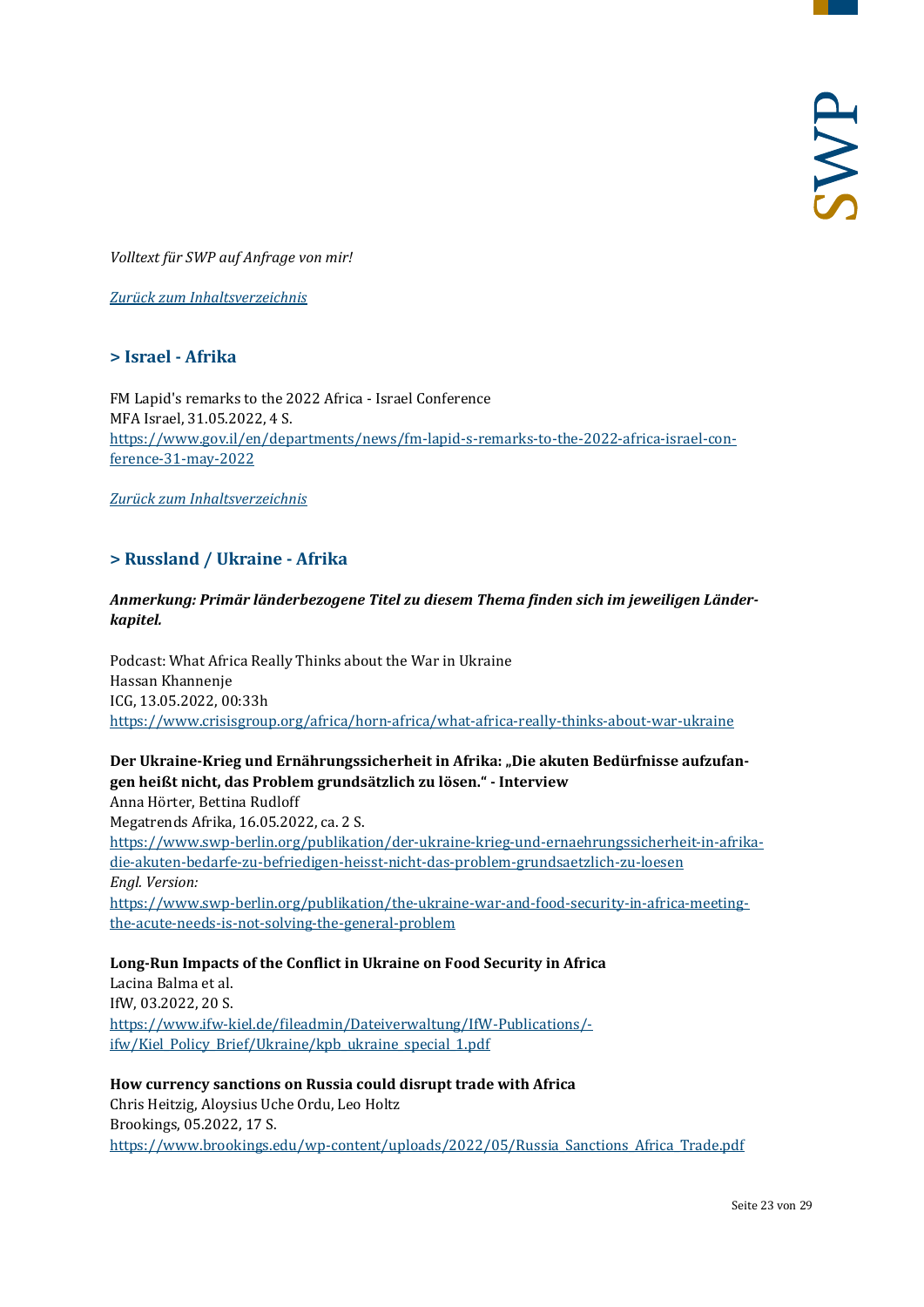<span id="page-23-0"></span>*[Zurück zum Inhaltsverzeichnis](#page-0-0)*

#### **> VR China - Afrika**

**Chinese Mega Projects in Kenya: Public Controversies around Infrastructure and Debt in East Africa's Regional Hub** Karoline Eickhoff Megatrends Afrika Policy Brief, 20.05.2022, 10 S. <https://www.swp-berlin.org/publikation/policy-brief-04-chinese-mega-projects-in-kenya> @WAO

Beyond 'Indo-Pacific' as a buzzword: Learning from China's BRI experience Yu-Shan Wu In: South African Journal of International Affairs, Volume 29, Issue 1 (03.2022), S. 1-22. *Abstract und Download für SWP:* <https://doi.org/10.1080/10220461.2022.2042373>

<span id="page-23-1"></span>*[Zurück zum Inhaltsverzeichnis](#page-0-0)*

#### **> Indien - Afrika**

#### **Power, status and memory in Indo-East African relations**

Tobias Berger & Karoline Eickhoff In: South African Journal of International Affairs, Volume 29, Issue 1 (03.2022), S. 23-44. *Abstract und Download für SWP:* <https://doi.org/10.1080/10220461.2022.2035251>

<span id="page-23-2"></span>*[Zurück zum Inhaltsverzeichnis](#page-0-0)*

#### **> AU (Afrikanische Union)**

**Déclaration sur le Terrorisme et les Changements Anticonstitutionnels de Gouvernement** AU, 28.05.2022, 7 S. [https://au.int/sites/default/files/pressreleases/41855-pr-Draft\\_Declaration\\_on\\_Terro](https://au.int/sites/default/files/pressreleases/41855-pr-Draft_Declaration_on_Terrorism_UCG_in_Africa_FR.pdf)[rism\\_UCG\\_in\\_Africa\\_FR.pdf](https://au.int/sites/default/files/pressreleases/41855-pr-Draft_Declaration_on_Terrorism_UCG_in_Africa_FR.pdf) *Kurzinformation:* [https://au.int/en/pressreleases/20220528/african-leaders-scale-efforts-against-unconstitutional](https://au.int/en/pressreleases/20220528/african-leaders-scale-efforts-against-unconstitutional-changes-terrorism)[changes-terrorism](https://au.int/en/pressreleases/20220528/african-leaders-scale-efforts-against-unconstitutional-changes-terrorism)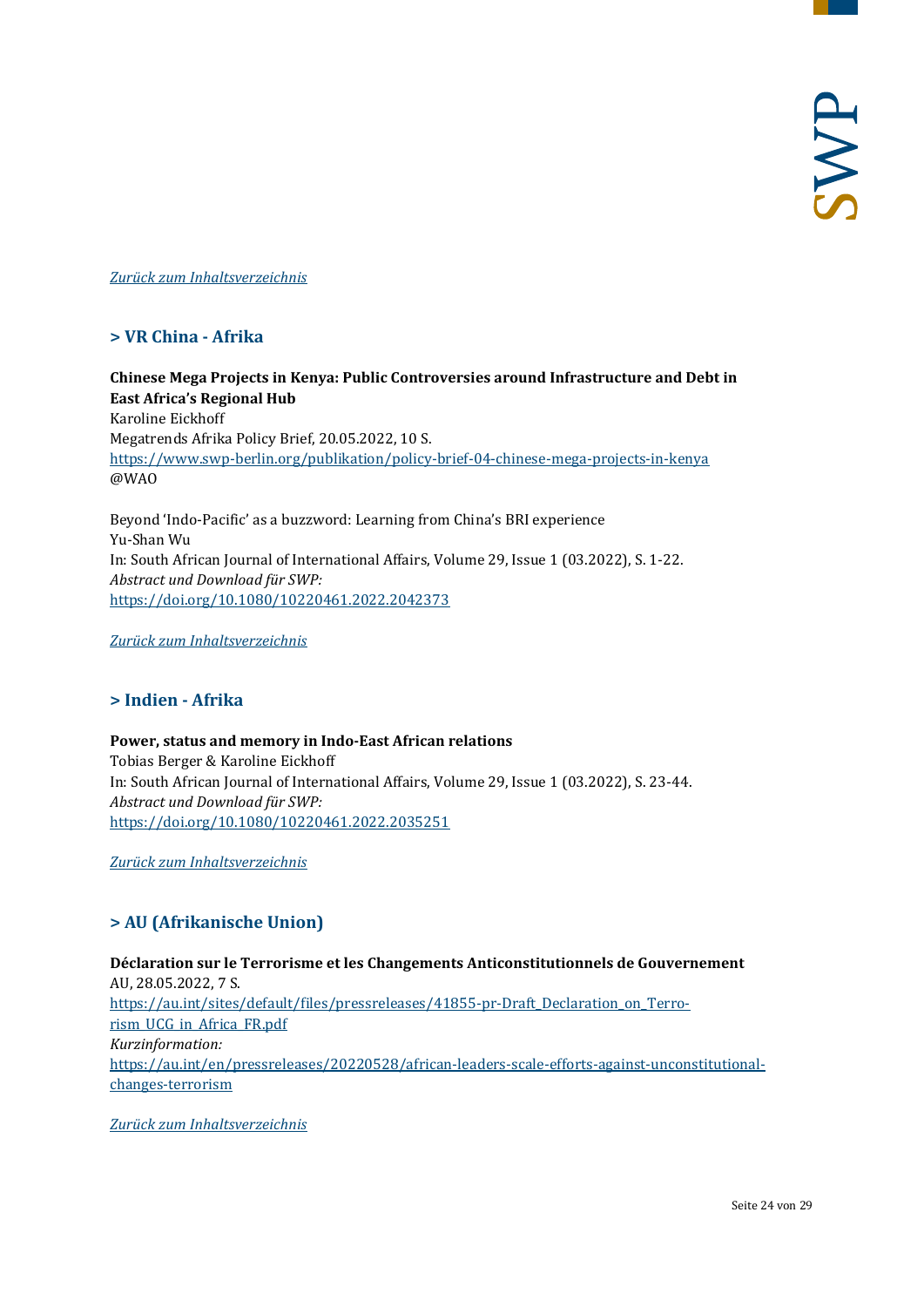#### <span id="page-24-0"></span>**> UNSC**

#### **Monthly Forecast June 2022**

*Betr. u.a.:*

- Sudan
- UNOCA (Central Africa)
- Mali
- Somalia
- South Sudan
- Central African Republic

- Democratic Republic of the Congo SCR, 01.06.2022, 35 S. [https://www.securitycouncilreport.org/atf/cf/%7B65BFCF9B-6D27-4E9C-8CD3-](https://www.securitycouncilreport.org/atf/cf/%7B65BFCF9B-6D27-4E9C-8CD3-CF6E4FF96FF9%7D/2022_06_forecast.pdf) [CF6E4FF96FF9%7D/2022\\_06\\_forecast.pdf](https://www.securitycouncilreport.org/atf/cf/%7B65BFCF9B-6D27-4E9C-8CD3-CF6E4FF96FF9%7D/2022_06_forecast.pdf)

<span id="page-24-1"></span>*[Zurück zum Inhaltsverzeichnis](#page-0-0)*

#### **> Krisen und Konflikte im Überblick (global)**

#### **CrisisWatch - Global Overview May 2022**

ICG, 02.06.2022, ca. 15 S. <https://www.crisisgroup.org/crisiswatch#overview>

<span id="page-24-2"></span>*[Zurück zum Inhaltsverzeichnis](#page-0-0)*

#### **> Sicherheitssektorreform (allg./global)**

#### **Review of UN peace operations support to security sector reform** Erwin van Veen Clingendael, 05.2022, 85 S. [https://www.clingendael.org/publication/review-un-peace-operations-support-security-sector-](https://www.clingendael.org/publication/review-un-peace-operations-support-security-sector-reform)

[reform](https://www.clingendael.org/publication/review-un-peace-operations-support-security-sector-reform)

<span id="page-24-3"></span>*[Zurück zum Inhaltsverzeichnis](#page-0-0)*

#### **> Korruption / Korruptionsperzeption (Afrika)**

**How people appraise their government: corruption perception of police and political legitimacy in Africa**  William Hatungimana In: The Journal of Modern African Studies, Volume 60, Issue 1 (03.2022), S. 1-22. *Abstract und Download für SWP:*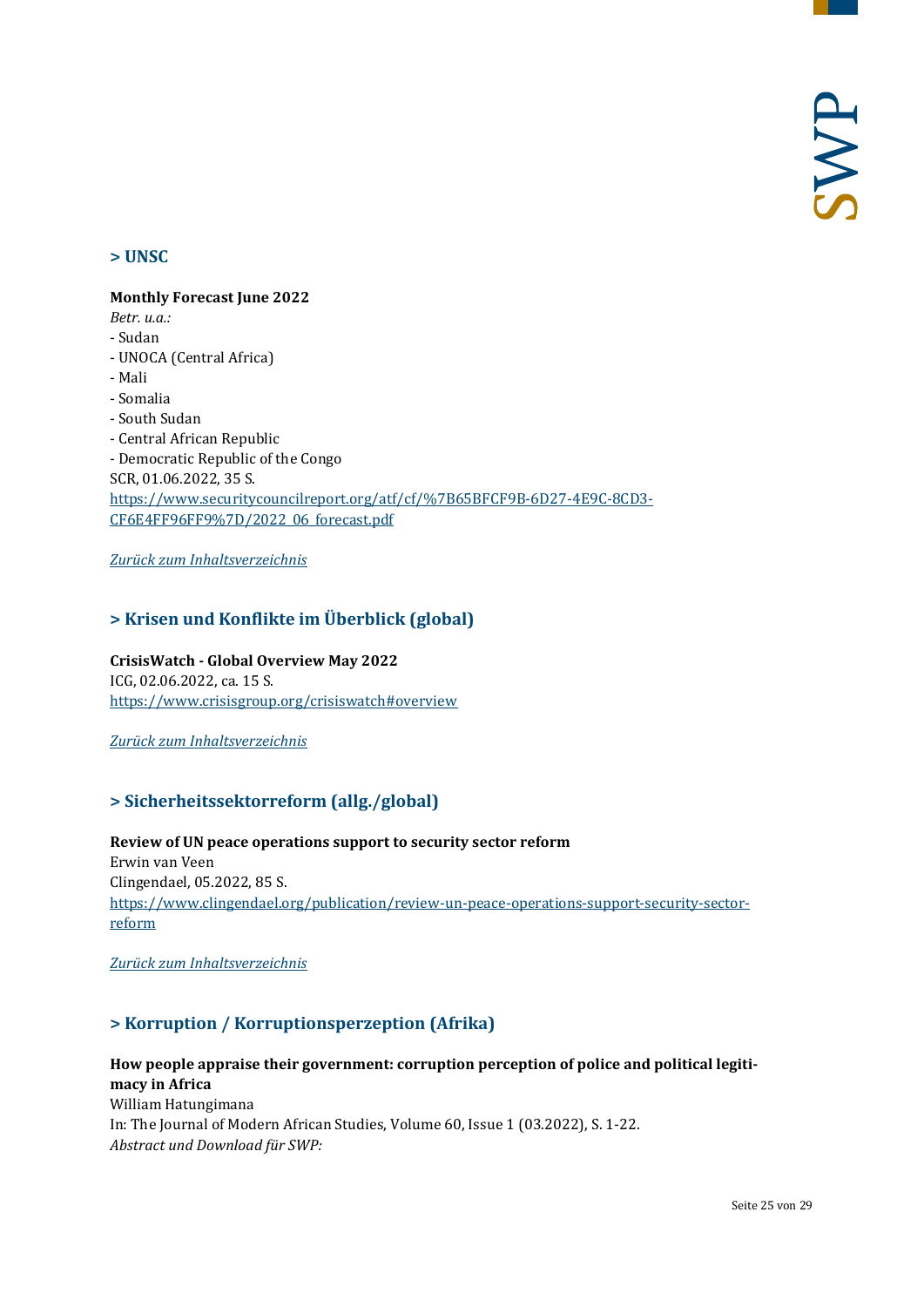#### <https://doi.org/10.1017/S0022278X21000392>

<span id="page-25-0"></span>*[Zurück zum Inhaltsverzeichnis](#page-0-0)*

#### **> Konflikte / Wirtschaftskriminalität (Afrika)**

# **Key Features of Illicit Economies in African Conflicts - Insights from the Reports of UN Panels of Experts**

Judith Vorrath, Laura Marcela Zuñiga SWP Comment, 23.05.2022, 8 S. <https://www.swp-berlin.org/publikation/key-features-of-illicit-economies-in-african-conflicts>

#### <span id="page-25-1"></span>*[Zurück zum Inhaltsverzeichnis](#page-0-0)*

#### **> Terrorismus / Jihadismus / organisierte Kriminalität (Afrika)**

#### **Comparative Perspectives on Linkages between Violent Extremism and Organized Crime in Africa**

Anouar Boukhars & Catherine Lena Kelly

"Complex linkages between violent extremist and organized criminal groups are a defining feature of contemporary African security. As comparisons across the Sahel-Sahara, Lake Chad Basin, and Horn of Africa attest, the interactions of these groups vary in terms of how intentional, proactive, and formal they are, and how much they develop on the organizational or individual level. ..." In: African Security, Volume 15, Issue 1 (January-March 2022), S. 26-50. *Abstract und Download für SWP:*

<https://doi.org/10.1080/19392206.2022.2048582>

<span id="page-25-2"></span>*[Zurück zum Inhaltsverzeichnis](#page-0-0)*

#### **> Terrorismus / Jihadismus / -bekämpfung**

#### **Joint Communiqué by Ministers of the Global Coalition to Defeat ISIS**

US DoS, 11.05.2022 <https://www.state.gov/joint-communique-by-ministers-of-the-global-coalition-to-defeat-isis-2/>

Lead Inspector General for Operation Inherent Resolve - Quarterly Report to the United States Congress, January 1, 2022 – March 31, 2022 US DODIG, 05.2022, 128 S. [https://www.dodig.mil/Reports/Lead-Inspector-General-Reports/Article/3017348/lead-inspec](https://www.dodig.mil/Reports/Lead-Inspector-General-Reports/Article/3017348/lead-inspector-general-for-operation-inherent-resolve-i-quarterly-report-to-the/)[tor-general-for-operation-inherent-resolve-i-quarterly-report-to-the/](https://www.dodig.mil/Reports/Lead-Inspector-General-Reports/Article/3017348/lead-inspector-general-for-operation-inherent-resolve-i-quarterly-report-to-the/)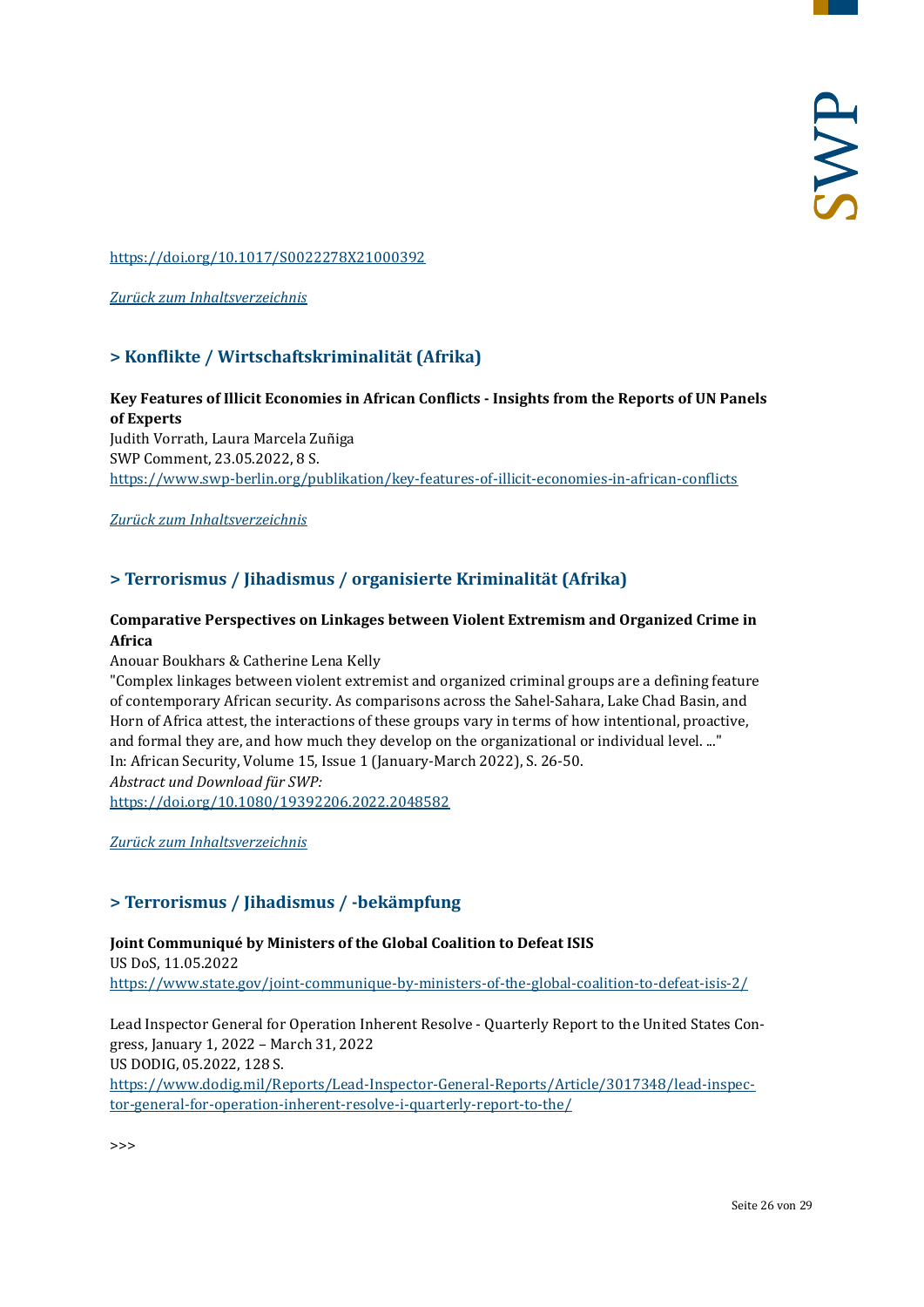**Evaluation of ISIS's Threats in the Middle East and Africa** Marcin Styszyński In: African Security, Volume 15, Issue 1 (January-March 2022), S. 74-88. *Abstract und Download für SWP:* <https://doi.org/10.1080/19392206.2022.2048594>

<span id="page-26-0"></span>*[Zurück zum Inhaltsverzeichnis](#page-0-0)*

#### **> Landwirtschaft (Afrika)**

INNOVATION FOR AGRICULTURAL ADAPTATION IN AFRICA - THE CASE FOR A POLITICAL DECLARATION AT COP27 CLAIRE HICKSON E3G, 04.2022, 8 S. [https://9tj4025ol53byww26jdkao0x-wpengine.netdna-ssl.com/wp-content/uploads/Briefing-Pa](https://9tj4025ol53byww26jdkao0x-wpengine.netdna-ssl.com/wp-content/uploads/Briefing-Paper-on-COP27-Political-Declaration-on-innovation-for-agricultural-adaptation-in-Africa.pdf)[per-on-COP27-Political-Declaration-on-innovation-for-agricultural-adaptation-in-Africa.pdf](https://9tj4025ol53byww26jdkao0x-wpengine.netdna-ssl.com/wp-content/uploads/Briefing-Paper-on-COP27-Political-Declaration-on-innovation-for-agricultural-adaptation-in-Africa.pdf)

<span id="page-26-1"></span>*[Zurück zum Inhaltsverzeichnis](#page-0-0)*

#### **> Bergbau / Rohstoffe / Lieferketten: Umwelt / Menschenrechte / Friedenseinsätze (Afrika/global)**

#### **Readout of the White House's First Stakeholder Convening on Mining Reform**  The White House, 11.05.2022, ca. 2 S. [https://www.whitehouse.gov/briefing-room/statements-releases/2022/05/11/readout-of-the](https://www.whitehouse.gov/briefing-room/statements-releases/2022/05/11/readout-of-the-white-houses-first-stakeholder-convening-on-mining-reform/)[white-houses-first-stakeholder-convening-on-mining-reform/](https://www.whitehouse.gov/briefing-room/statements-releases/2022/05/11/readout-of-the-white-houses-first-stakeholder-convening-on-mining-reform/)

>>>

#### **Webinar: Green Minerals - Opportunities for Africa**  SAIIA, 09.06.2022, 12:00 PM in Johannesburg *Übersicht und Registrierung:* [https://us06web.zoom.us/webinar/register/WN\\_2BqOpvtWR4ybBPAwdqOG5g](https://us06web.zoom.us/webinar/register/WN_2BqOpvtWR4ybBPAwdqOG5g)

**Reforming Zambia's mines needs more change and support** Christopher Vandome Chatham House, 23.05.2022, ca. 2 S. [https://www.chathamhouse.org/2022/05/reforming-zambias-mines-needs-more-change-and](https://www.chathamhouse.org/2022/05/reforming-zambias-mines-needs-more-change-and-support)[support](https://www.chathamhouse.org/2022/05/reforming-zambias-mines-needs-more-change-and-support)

# **Blue Metal Blues: Cobalt, the Democratic Republic of Congo, and China**

Christian-Géraud Neema Byamungu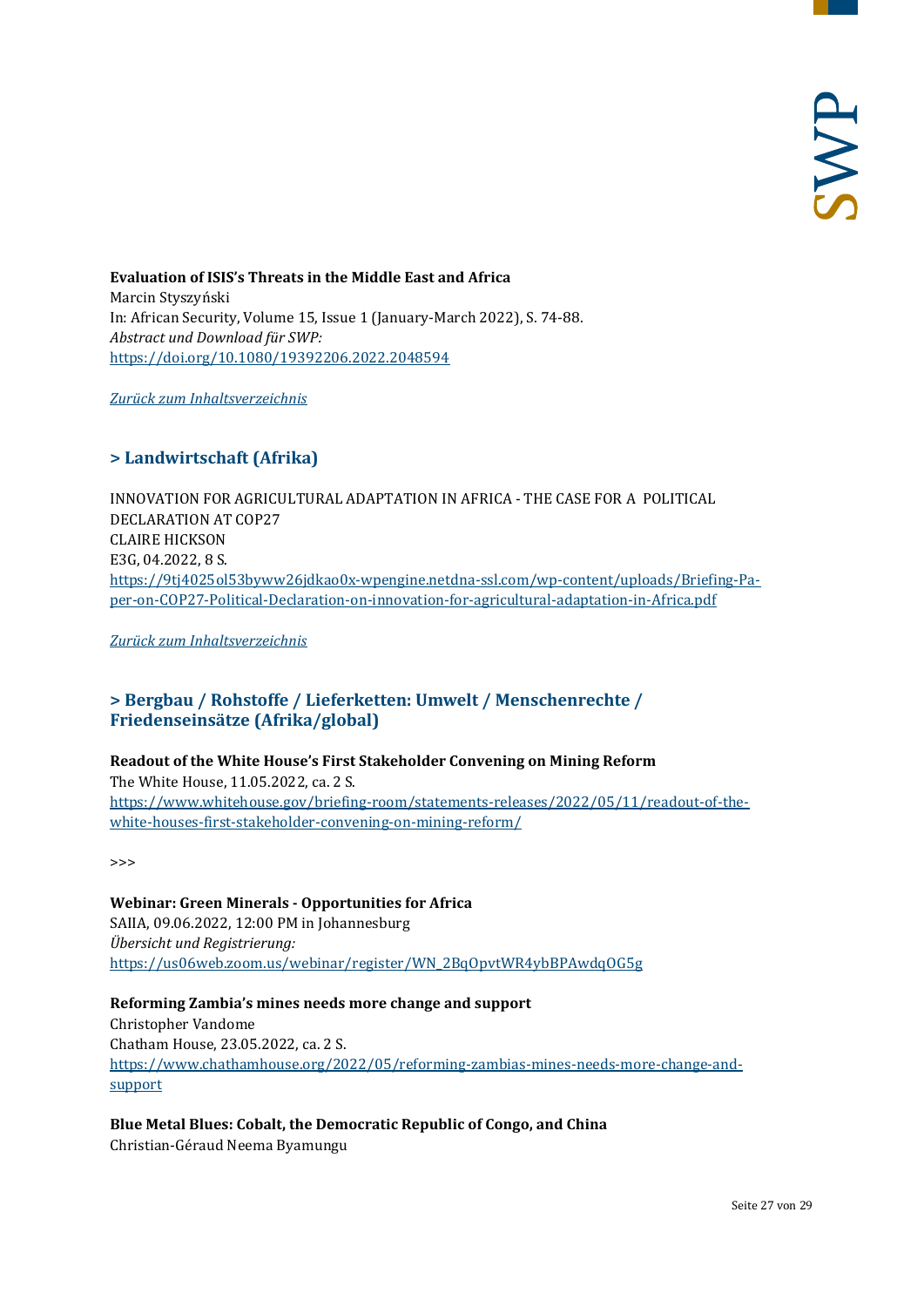SAIIA, 05.2022, 16 S. [https://saiia.org.za/research/blue-metal-blues-cobalt-the-democratic-republic-of-congo-and](https://saiia.org.za/research/blue-metal-blues-cobalt-the-democratic-republic-of-congo-and-china/)[china/](https://saiia.org.za/research/blue-metal-blues-cobalt-the-democratic-republic-of-congo-and-china/)

Organized environmental crime: Why it matters for peace operations Marina Caparini SIPRI, 12.05.2022, ca. 3 S. [https://www.sipri.org/commentary/topical-backgrounder/2022/organized-environmental-crime](https://www.sipri.org/commentary/topical-backgrounder/2022/organized-environmental-crime-why-it-matters-peace-operations)[why-it-matters-peace-operations](https://www.sipri.org/commentary/topical-backgrounder/2022/organized-environmental-crime-why-it-matters-peace-operations)

**The Race for Raw Materials -** Contributions to the Debate on the EU's Raw Materials Policy Following the Publication of the Fourth Critical Raw Materials List and the 2020 Action Plan Viktoria Reisch SWP Journal Review, 01.06.2022, 8 S. <https://bit.ly/SWP22JR01> *Dt. Version:* <https://bit.ly/SWP22ZS01>

<span id="page-27-0"></span>*[Zurück zum Inhaltsverzeichnis](#page-0-0)*

#### **> Verschuldung (Afrika)**

**Who Lends to Africa and How? Introducing the Africa Debt Database** David Mihalyi, Christoph Trebesch IfW, 03.2022, 24 S. [https://www.ifw-kiel.de/fileadmin/Dateiverwaltung/IfW-Publications/-ifw/Kiel\\_Working\\_Pa](https://www.ifw-kiel.de/fileadmin/Dateiverwaltung/IfW-Publications/-ifw/Kiel_Working_Paper/2022/KWP_2217_Who_Lends_to_Africa_and_How_/KWP_2217.pdf)[per/2022/KWP\\_2217\\_Who\\_Lends\\_to\\_Africa\\_and\\_How\\_/KWP\\_2217.pdf](https://www.ifw-kiel.de/fileadmin/Dateiverwaltung/IfW-Publications/-ifw/Kiel_Working_Paper/2022/KWP_2217_Who_Lends_to_Africa_and_How_/KWP_2217.pdf)

<span id="page-27-1"></span>*[Zurück zum Inhaltsverzeichnis](#page-0-0)*

#### **> Wirtschaft / Entwicklung (Afrika)**

**African Economic Outlook 2022** AfDB, 05.2022, 206 S. <https://www.afdb.org/en/documents/african-economic-outlook-2022>

>>>

**Dawn of a second Cold War and the 'scramble for Africa' - Adopting a united approach to security promotion is crucial if continent is to achieve its economic aims** Hippolyte Fofack